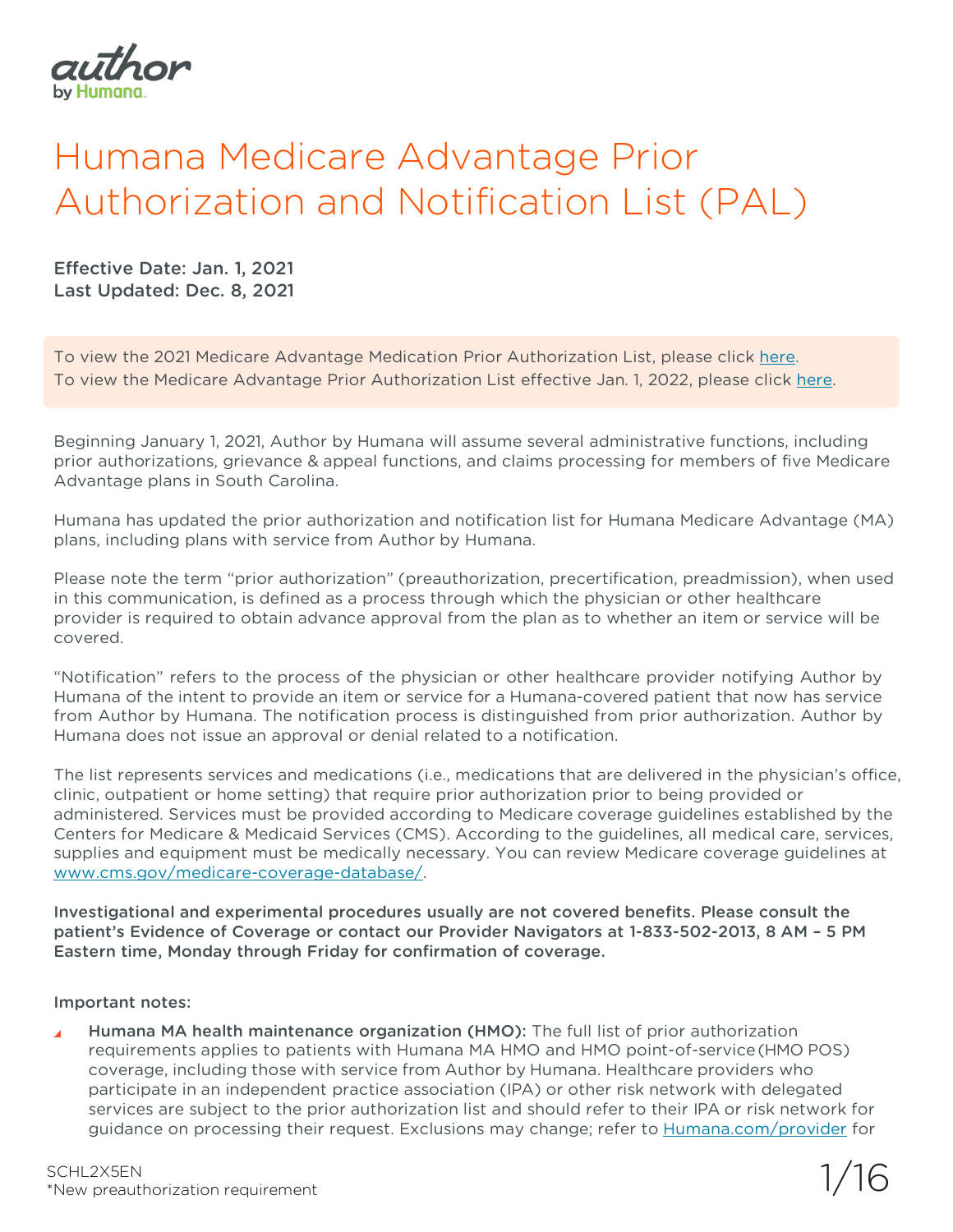

the most up-to-date information. Choose "Authorization & Referrals" at the bottom of the page and then the appropriate topic.

Humana MA preferred provider organization (PPO): The full list of prior authorization z requirements applies to Humana MA PPO-covered patients, including those with service from Author by Humana. Prior authorization is not required for services provided by nonparticipating healthcare providers for MA PPO-covered patients; notification is requested, as it helps coordinate care for patients.

## Please note that urgent/emergent services do not require referrals or prior authorizations.

Not obtaining prior authorization for a service could result in financial penalties for the practice and reduced benefits for the patient, based on the healthcare provider's contract and the patient's Certificate of Coverage. Services or medications provided without prior authorization may be subject to retrospective medical necessity review. We recommend that an individual practitioner making a specific request for services or medications verify benefits and prior authorization requirements with Author by Humana prior to providing services.

## Information required for a prior authorization request or notification may include, but is not limited to, the following:

- Member's ID number, name, and date of birth  $\overline{A}$
- Date of actual service or hospital admission z
- Procedure codes, up to a maximum of 10 per authorization request z
- Date of proposed procedure, if applicable
- Diagnosis codes (primary and secondary), up to a maximum of six per authorization request ×
- Service location
- Inpatient (acute hospital, skilled nursing, hospice)  $\overline{\mathbf{A}}$
- Outpatient (telehealth, office, home, off-campus outpatient hospital, on-campus outpatient hospital, ambulatory surgery center)
- Referral (office, off-campus outpatient hospital, on-campus outpatient hospital, ambulatory surgery center, other)
- Tax ID and NPI number of treatment facility (where service is being rendered)  $\overline{\mathbf{A}}$
- Tax ID and NPI number of the provider performing the service  $\overline{\mathbf{A}}$
- Caller/requestor's name/telephone number z
- Attending physician's telephone number  $\overline{A}$
- Relevant clinical information
- Discharge plans

Submitting all relevant clinical information at the time of the request will facilitate a faster determination. If additional clinical information is required, Author by Humana Right Care (UM) will request the specific information needed to complete the authorization process.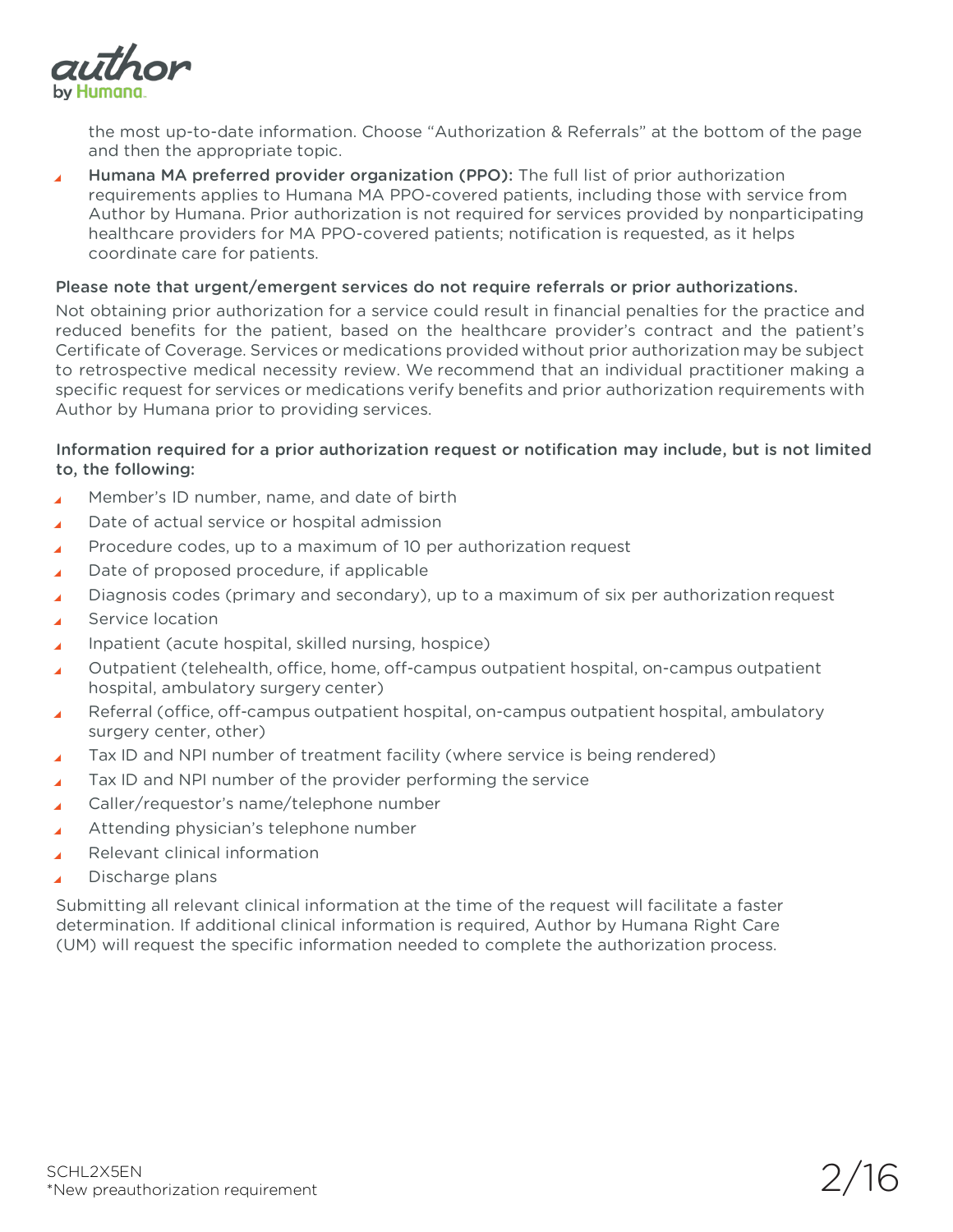

## HOW TO REQUEST PRIOR AUTHORIZATION

Except where noted in the "Details/Notes" column and via links on the following pages, prior authorization requests for medical services and items may be initiated in the following ways:

- **Electronically** 
	- Via [Availity](https://www.availity.com/) Select Author by Humana as the payer
	- Via Electronic Data Interchange (EDI) Author by Humana Payer ID: 61108
- Fax a request to 1-833-301-1006
	- Authorization Request Forms available at [AuthorbyHumana.com/providers](https://authorbyhumana.com/providers)
- Mail a request to Author Right Care (UM), PO Box 254, Sidney NE 69162
	- Authorization Request Forms available at [AuthorbyHumana.com/providers](https://authorbyhumana.com/providers)
- Call our Provider Navigators at 1-833-502-2013, 8 AM 5 PM Eastern time, M F

Please note: Online prior authorization requests are encouraged. For certain PAL services requested via Availity, healthcare providers have the option to complete a questionnaire. The answers to the questionnaire may lead to a real-time approval. Even if an online approval is not provided immediately, the information on the questionnaire will help us expedite the review.

Prior authorization for medications may be initiated with Humana Clinical Pharmacy Review (HCPR) in the following ways:

- ▲ Electronically
	- Via [CoverMyMeds](https://www.covermymeds.com/main/prior-authorization-forms/humana/)
	- Fax a request to 1-877-486-2621
	- Request Forms available at [Humana.com/provider/pharmacy-resources/prior-authorizations](https://www.humana.com/provider/pharmacy-resources/prior-authorizations)
- Call HCPR at 1-800-555-CLIN (2546), 8 AM 8 PM Local time, M F

New Century Health will review oncology-related chemotherapeutic drugs / supportive agents before being administered in either the provider's office, outpatient hospital, ambulatory setting, or infusion center. For more information on requesting prior authorization with New Century Health, review our New Century Health Quick Start Guide [here.](https://docs.authorbyhumana.com/QuickStartGuide_NCH_Final.pdf)

This list is subject to change with notification; however, this list may be modified throughout the year for additions of new-to-market medications or step therapy requirements for medications without notification via U.S. postal mail.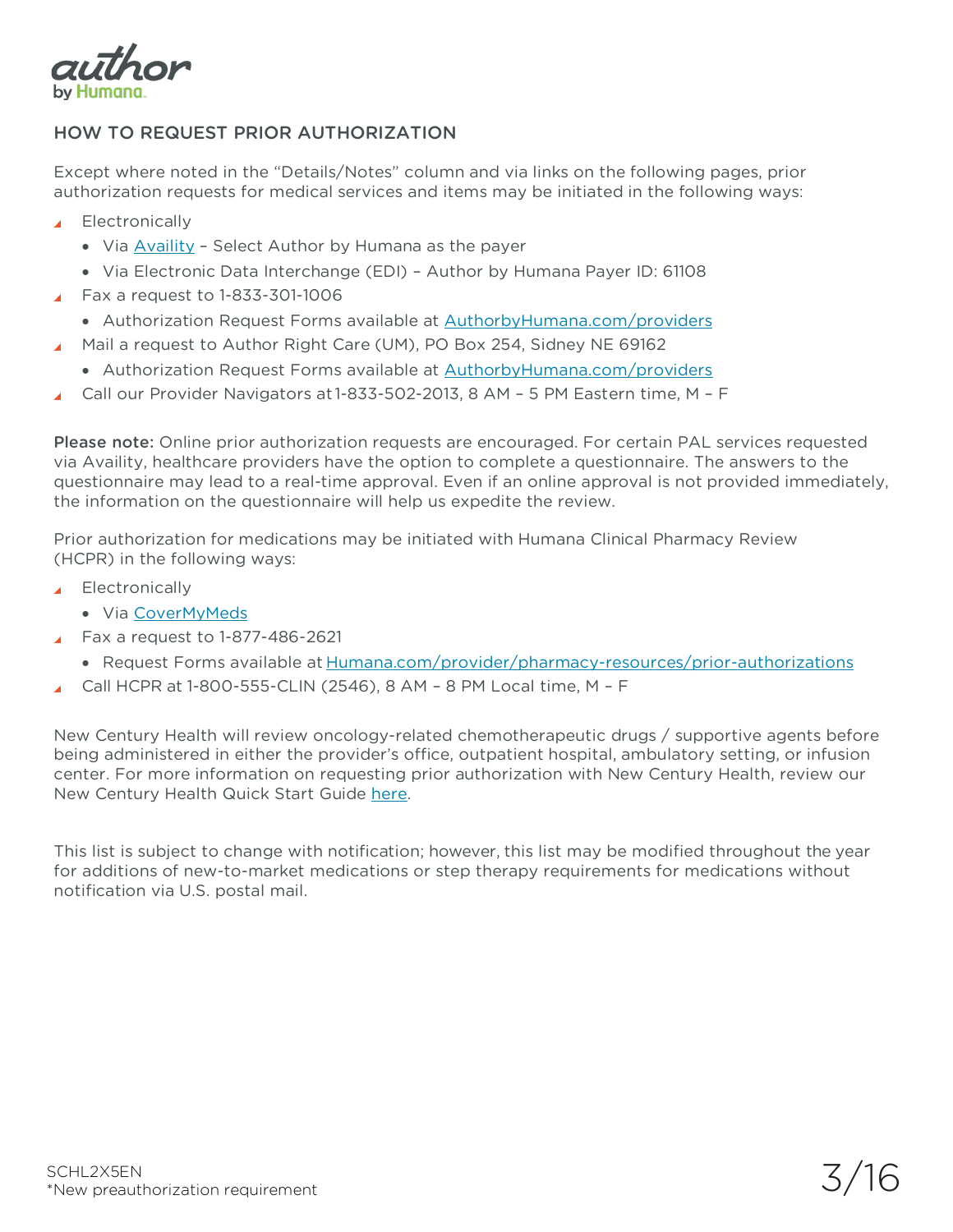| author     |
|------------|
| by Humana. |

| <b>Medicare Advantage and Dual Medicare-Medicaid Plan</b><br><b>Preauthorization and Notification List</b> |                                                                                                                                                                                           |                                                                                                                                                                                                                              |
|------------------------------------------------------------------------------------------------------------|-------------------------------------------------------------------------------------------------------------------------------------------------------------------------------------------|------------------------------------------------------------------------------------------------------------------------------------------------------------------------------------------------------------------------------|
| Category                                                                                                   | <b>Details/Notes</b>                                                                                                                                                                      | Codes                                                                                                                                                                                                                        |
| Abdominoplasty                                                                                             |                                                                                                                                                                                           | 15830, 15847                                                                                                                                                                                                                 |
| Ablation                                                                                                   | Includes cardiac<br>ablation/electrophysiology<br>study and ablation for<br>bone, liver, kidney and<br>prostate cancer                                                                    | 20982, 20983, 47370, 47371,<br>47380, 47381, 47382, 47383,<br>50250, 50541, 50542, 50592,<br>50593, 53850, 53852, 53854,<br>55873, 93650, 93653, 93654,<br>93656, 0421T, 0582T                                               |
| <b>Behavioral health services</b>                                                                          | Partial hospitalization                                                                                                                                                                   | 915                                                                                                                                                                                                                          |
|                                                                                                            | Transcranial magnetic<br>stimulation (TMS)                                                                                                                                                | 90867, 90868, 90869, K1002                                                                                                                                                                                                   |
| Bladder slings*                                                                                            |                                                                                                                                                                                           | 57288                                                                                                                                                                                                                        |
| Blepharoplasty                                                                                             |                                                                                                                                                                                           | 15820, 15821, 15822, 15823, 67900,<br>67901, 67902, 67903, 67904,<br>67906, 67908, 67909, 67911,<br>67914, 67915, 67916, 67917, 67921,<br>67922, 67923, 67924, 67950                                                         |
| Bone growth stimulators                                                                                    |                                                                                                                                                                                           | 20974, 20975, 20979, E0747,<br>E0748, E0749, E0760                                                                                                                                                                           |
| <b>Breast procedures</b>                                                                                   | Breast cancer biopsy<br>(excisional)                                                                                                                                                      | 19120, 19125                                                                                                                                                                                                                 |
|                                                                                                            | Breast lumpectomy                                                                                                                                                                         | 19301, 19302                                                                                                                                                                                                                 |
|                                                                                                            | Other breast procedures<br>(excludes breast)<br>reconstruction following<br>medically necessary<br>mastectomies for breast<br>cancer)                                                     | 11971, 19316, 19318, 19325, 19328,<br>19330, 19340, 19342, 19350, 19357,<br>19370, 19371, 19380, C1789, L8600                                                                                                                |
|                                                                                                            | Simple mastectomy and<br>gynecomastia surgery<br>(excludes radical and<br>modified)                                                                                                       | 19300, 19303                                                                                                                                                                                                                 |
| Capsule endoscopy                                                                                          |                                                                                                                                                                                           | 91110, 91111, 0355T, 0651T                                                                                                                                                                                                   |
| Cardiac devices                                                                                            | Aorta Repair*                                                                                                                                                                             | 33875, 33877, 33880, 33881,<br>33883, 33886, 34701, 34702,<br>34703, 34704, 34705, 34706,<br>34830, 34831, 34832, 34841,<br>34842, 34843, 34845, 34846,<br>34847, 34848                                                      |
|                                                                                                            | Cardiac implantable<br>devices [e.g., CardioMems*,<br>pacemakers, leadless<br>pacemaker, left atrial<br>appendage closure (LAAC),<br>defibrillators (implantable<br>and subcutaneous) and | 33206, 33207, 33208, 33210,<br>33211, 33212, 33213, 33214, 33216,<br>33217, 33221, 33224, 33227,<br>33228, 33229, 33230, 33231,<br>33233, 33234, 33235, 33240,<br>33241, 33244, 33249, 33262,<br>33263, 33264, 33270, 33271, |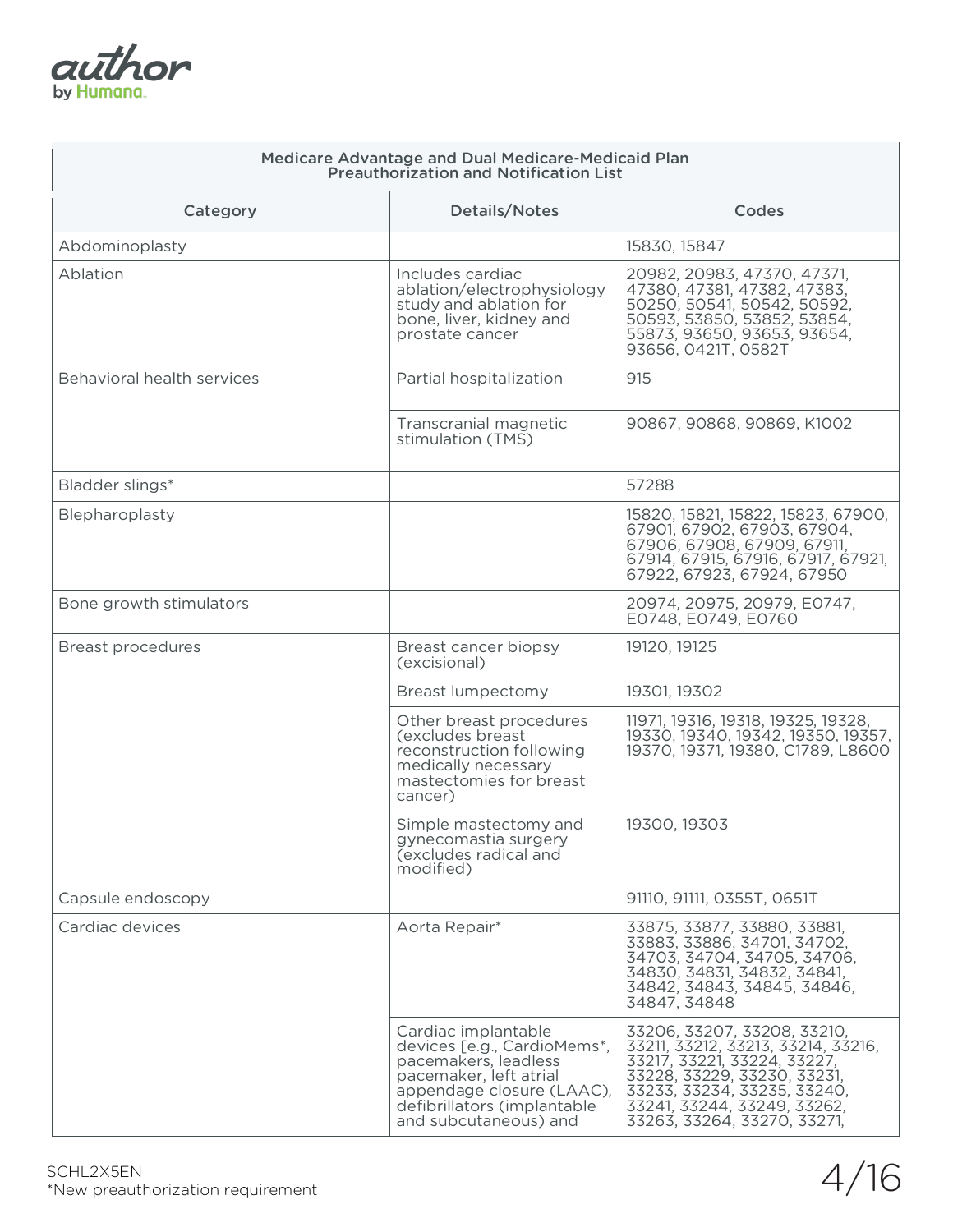

|                                                                                   | cardiac resynchronization<br>therapy]                                                                                                                                                                                                   | 33272, 33273, 33274, 33275,<br>33289*, 33340, 0572T, 0573T,<br>0574T, 0580T, 0614T, C1721,<br>C1722, C1777, C1779, C1785, C1786,<br>C1882, C1895, C1896, C1898,<br>C1899, C1900, C2619, C2620,<br>C2621, C2624                     |
|-----------------------------------------------------------------------------------|-----------------------------------------------------------------------------------------------------------------------------------------------------------------------------------------------------------------------------------------|------------------------------------------------------------------------------------------------------------------------------------------------------------------------------------------------------------------------------------|
|                                                                                   | Loop recorders                                                                                                                                                                                                                          | 33285, 33286                                                                                                                                                                                                                       |
|                                                                                   | Wearable cardiac devices<br>(e.g., LifeVest <sup>®</sup> )                                                                                                                                                                              | 93228, 93229, 93745, K0606,<br>K0607, K0608, K0609                                                                                                                                                                                 |
| Cardiac procedures/surgeries                                                      | Cardiac catheterizations                                                                                                                                                                                                                | 93451, 93452, 93453, 93454,<br>93455, 93456, 93457, 93458,<br>93459, 93460, 93461, 93530,<br>93531, 93532, 93533, 93561,<br>93562                                                                                                  |
|                                                                                   | Carotid Revascularization*                                                                                                                                                                                                              | 35301, 37215, 37216, 37217, 37218                                                                                                                                                                                                  |
|                                                                                   | Outpatient coronary<br>angioplasty/stent                                                                                                                                                                                                | 92920, 92928, 92937, 92943,<br>C9600, C9604, C9607                                                                                                                                                                                 |
|                                                                                   | Patent foramen ovale<br>(PFO) and atrial septal<br>defect (ASD) closure*                                                                                                                                                                | 93580                                                                                                                                                                                                                              |
|                                                                                   | Transcatheter valve<br>surgeries (TMVR,<br>TAVR/TAVI and MitraClip)                                                                                                                                                                     | 33361, 33362, 33363, 33364,<br>33365, 33366, 33418, 0345T                                                                                                                                                                          |
| Chemotherapy agents, supportive drugs<br>and symptom management drugs<br>category | Requests from medical<br>oncologists, hematologists,<br>urologists, gynecologic<br>oncologists, and radiation<br>oncologists will be<br>managed by New Century<br>Health.                                                               | This list is subject to change as<br>new drugs are brought to market.<br>Please follow link (left) for current<br>codes.                                                                                                           |
|                                                                                   | Author by Humana Right<br>Care UM Team will manage<br>all other requests.                                                                                                                                                               |                                                                                                                                                                                                                                    |
| Chimeric Antigen Receptor (CAR) T-cell<br>and Other Immunotherapies               | Preauthorization requests<br>will be reviewed by<br>Humana National<br><b>Transplant Network</b><br>• Submit by fax to<br>1-502-508-9300<br>• Submit by telephone to<br>1-866-421-5663<br>· Submit by email to<br>transplant@humana.com | 0537T, 0538T, 0539T, 0540T,<br>C9081, Q2042, Q2053, Q2054,<br>XW033C7, XW033G7, XW033H7,<br>XW033J7, XW033K7, XW033L7,<br>XW033M7, XW033N7, XW043C7,<br>XW043G7, XW043H7, XW043J7,<br>XW043K7, XW043L7, XW043M7,<br><b>XW043N7</b> |
| Cochlear and auditory brainstem implants                                          |                                                                                                                                                                                                                                         | 69930, L8614, L8615, L8616,<br>L8617, L8618, L8619, L8625,<br>L8627, L8628, S2235                                                                                                                                                  |
| Colonoscopy (repeat only)*                                                        |                                                                                                                                                                                                                                         | 45378, 45380                                                                                                                                                                                                                       |
| Cutaneous Vascular Lesion Removal*                                                |                                                                                                                                                                                                                                         | 17106, 17107, 17108                                                                                                                                                                                                                |
| Decompression of peripheral nerve (e.g.,<br>carpal tunnel surgery)                |                                                                                                                                                                                                                                         | 29848, 64721                                                                                                                                                                                                                       |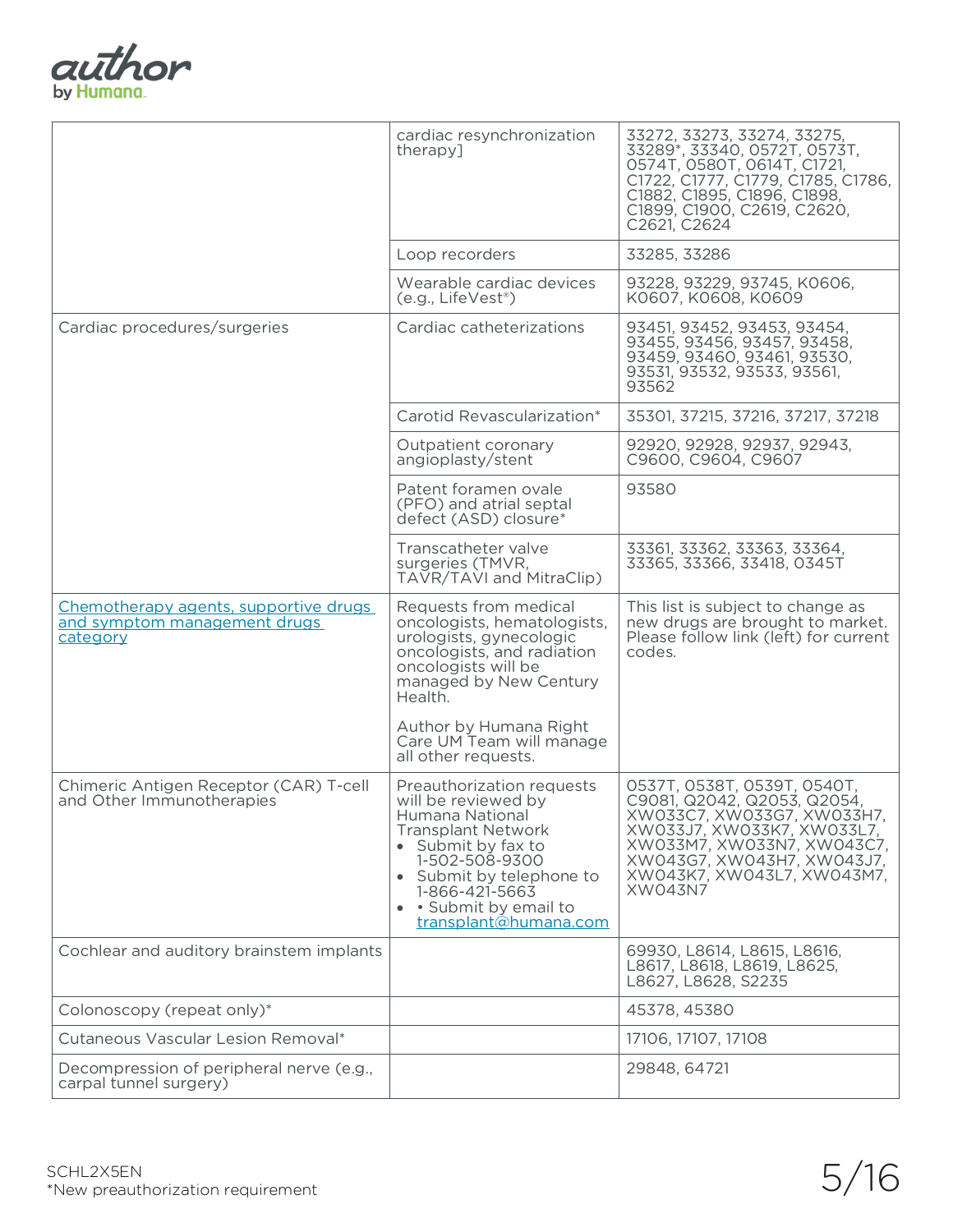

| Diagnostic/cardiac imaging | Computed tomography<br>(CT) scan                                                             | 70450, 70460, 70470, 70480,<br>70481, 70482, 70486, 70487,<br>70488, 70490, 70491, 70492,<br>70496, 70498, 71250, 71260,<br>71270, 71275, 72125, 72126,<br>72127, 72128, 72129, 72130,<br>72131, 72132, 72133, 72191,<br>72192, 72193, 72194, 73200,<br>73201, 73202, 73206, 73700,<br>73701, 73702, 73706, 74150,<br>74160, 74170, 74174, 74175,<br>74176, 74177, 74178, 74261,<br>74262, 75572, 75573, 75574,<br>75635, 76380                   |
|----------------------------|----------------------------------------------------------------------------------------------|---------------------------------------------------------------------------------------------------------------------------------------------------------------------------------------------------------------------------------------------------------------------------------------------------------------------------------------------------------------------------------------------------------------------------------------------------|
|                            | Electrophysiology (EPS) or<br>EPS with 3D mapping                                            | 93600, 93602, 93603, 93610,<br>93612, 93618, 93619, 93620,<br>93624, 93631, 93640, 93641,<br>93642, 93644, 0577T                                                                                                                                                                                                                                                                                                                                  |
|                            | Magnetic resonance<br>angiogram (MRA)                                                        | 70544, 70545, 70546, 70547,<br>70548, 70549, 71555, 72159,<br>72198, 73225, 73725, 74185,<br>C8900, C8901, C8902, C8909,<br>C8910, C8911, C8912, C8913,<br>C8914, C8918, C8919, C8920,<br>C8931, C8932, C8933, C8934,<br>C8935, C8936                                                                                                                                                                                                             |
|                            | Magnetic resonance<br>imaging (MRI)                                                          | 70336, 70540, 70542, 70543,<br>70551, 70552, 70553, 70554,<br>70555, 71550, 71551, 71552, 72141,<br>72142, 72146, 72147, 72148, 72149,<br>72156, 72157, 72158, 72195, 72196,<br>72197, 73218, 73219, 73220, 73221,<br>73222, 73223, 73718, 73719,<br>73720, 73721, 73722, 73723, 74181,<br>74182, 74183, 74712, 75557, 75559,<br>75561, 75563, 77046, 77047,<br>77048, 77049, 77084, C8903,<br>C8905, C8906, C8908, C9762,<br>C9763, S8037, S8042 |
|                            | Myocardial perfusion<br>imaging single photon<br>emission computed<br>tomography (MPI SPECT) | 78451, 78452                                                                                                                                                                                                                                                                                                                                                                                                                                      |
|                            | Nuclear stress test                                                                          | 78453, 78454, 78466, 78468,<br>78469, 78472, 78473, 78481,<br>78483, 93350, 93351, C8928,<br>C8930                                                                                                                                                                                                                                                                                                                                                |
|                            | Outpatient transthoracic<br>echocardiogram (TTE)                                             | 93303, 93304, 93306, 93307,<br>93308, C8921, C8922, C8923,<br>C8924, C8929                                                                                                                                                                                                                                                                                                                                                                        |
|                            | Peripheral Angiography*                                                                      | 36245, 36246, 36247                                                                                                                                                                                                                                                                                                                                                                                                                               |
|                            | Positron emission<br>tomography (PET) scan /<br>National Oncology PET<br>Registry (NOPR)     | 78429, 78430, 78431, 78432,<br>78433, 78459, 78491, 78492,<br>78608, 78609, 78811, 78812, 78813,<br>78814, 78815, 78816, GO219,<br>G0235, G0252                                                                                                                                                                                                                                                                                                   |
|                            | Single photon emission<br>computerized tomography<br>(SPECT) scan                            | 78494                                                                                                                                                                                                                                                                                                                                                                                                                                             |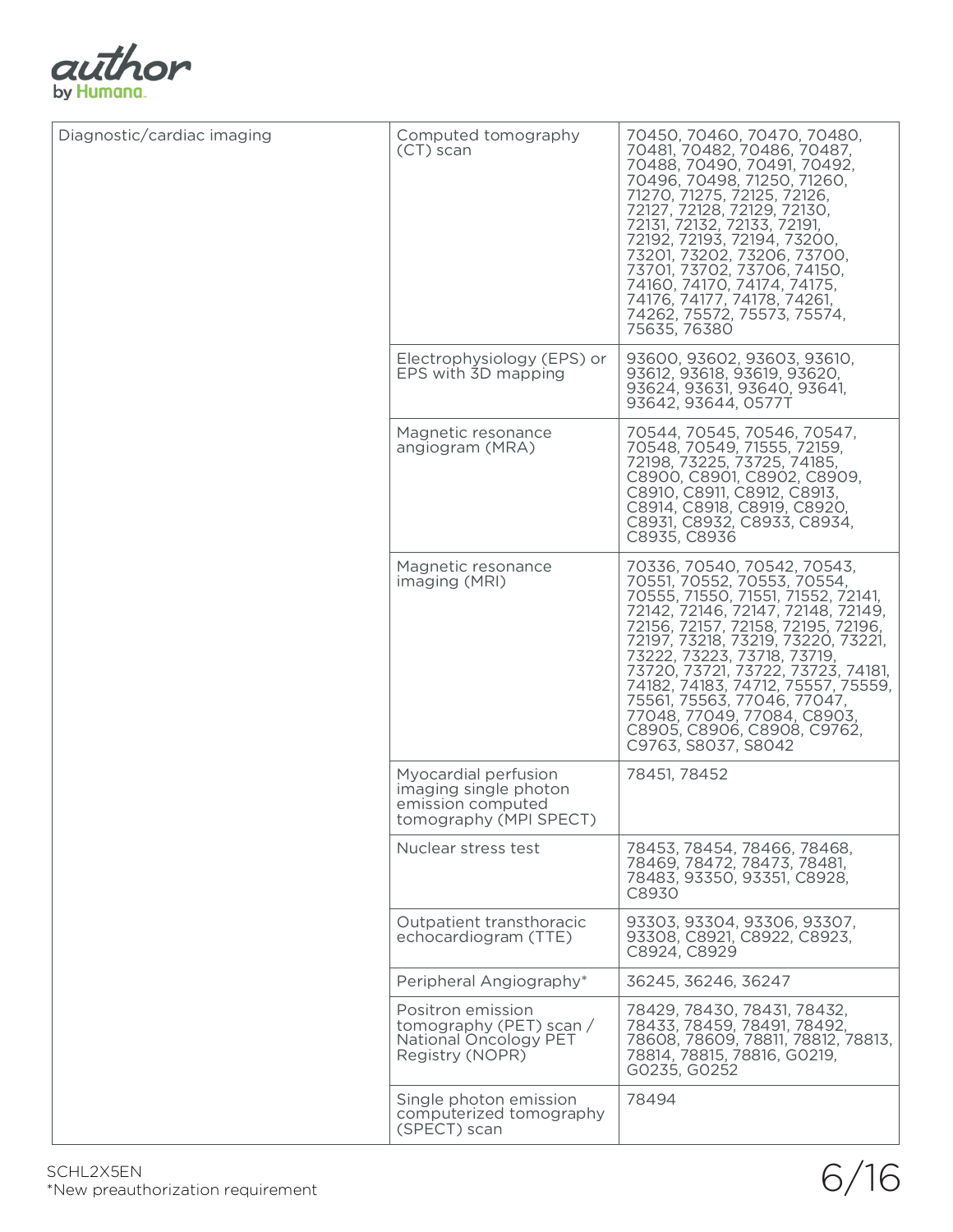

|                                                                | Transesophageal<br>echocardiogram (TEE)                                                                                                    | 93312, 93313, 93314, 93315, 93316,<br>93317, 93318, 93355, C8925,<br>C8926, C8927                                                                                                                                                                                                                                                                                                                                                                                                   |
|----------------------------------------------------------------|--------------------------------------------------------------------------------------------------------------------------------------------|-------------------------------------------------------------------------------------------------------------------------------------------------------------------------------------------------------------------------------------------------------------------------------------------------------------------------------------------------------------------------------------------------------------------------------------------------------------------------------------|
| Electric beds                                                  |                                                                                                                                            | E0193, E0194, E0265, E0266,<br>E0296, E0297, E0329                                                                                                                                                                                                                                                                                                                                                                                                                                  |
| Emerging technology/new indications for<br>existing technology |                                                                                                                                            | 31647, 31648, 31649, 31651,<br>43284*, 93264, 0446T, 0447T,<br>0448T                                                                                                                                                                                                                                                                                                                                                                                                                |
| Epidural injections (outpatient only)                          | For all patients with service<br>from Author by Humana,<br>requests for<br>musculoskeletal services<br>will be managed by Cohere<br>Health | 62320, 62321, 62322, 62323,<br>64479, 64480, 64483, 64484,<br>64999                                                                                                                                                                                                                                                                                                                                                                                                                 |
| Esophagogastroduodenoscopy (EGD)                               |                                                                                                                                            | 43235, 43237, 43238, 43239,<br>43242, 43252, 43253, 43259                                                                                                                                                                                                                                                                                                                                                                                                                           |
| <b>Facet injections</b>                                        | For all patients with service<br>from Author by Humana,<br>requests for<br>musculoskeletal services<br>will be managed by Cohere<br>Health | 64490, 64491, 64492, 64493,<br>64494, 64495, 64633, 64634,<br>64635, 64636, 64999, 0213T,<br>0214T, 0215T, 0216T, 0217T, 0218T                                                                                                                                                                                                                                                                                                                                                      |
| Facility-based sleep studies (PSG)                             |                                                                                                                                            | 95807, 95808, 95810, 95811                                                                                                                                                                                                                                                                                                                                                                                                                                                          |
| Foot surgeries: bunionectomy and<br>hammertoe                  | For all patients with service<br>from Author by Humana,<br>requests for<br>musculoskeletal services<br>will be managed by Cohere<br>Health | 26535, 26536, 28110, 28240,<br>28285, 28289, 28291, 28292,<br>28295, 28296, 28297, 28298,<br>28299, 28306, 28308, 28310,<br>28740, 28750, L8641                                                                                                                                                                                                                                                                                                                                     |
| Gastric pacing                                                 |                                                                                                                                            | 43647, 43648, 43881, 43882,<br>64590                                                                                                                                                                                                                                                                                                                                                                                                                                                |
| High-frequency chest compression vests                         |                                                                                                                                            | E0483                                                                                                                                                                                                                                                                                                                                                                                                                                                                               |
| Home health/home infusion                                      |                                                                                                                                            | 99512, 99600, G0151, G0152,<br>G0153, G0155, G0156, G0157,<br>G0158, G0159, G0160, G0161,<br>G0162, G0299, G0300, G0493,<br>G0494, G0495, G0496, G2168,<br>G2169, S0270, S0271, S0272,<br>S0273, S0274, S5108, S5109,<br>S5110, S5111, S5115, S5116, S5180,<br>S5181, S9001, S9097, S9098,<br>S9122, S9123, S9124, S9125, S9127,<br>S9128, S9129, S9131, S9208,<br>S9209, S9211, S9212, S9213, S9214,<br>T1000, T1004, T1005, T1021,<br>T1022, T1028, T1030, T1031, T1502,<br>T1503 |
| Hyperbaric therapy                                             |                                                                                                                                            | 99183, GO277                                                                                                                                                                                                                                                                                                                                                                                                                                                                        |
| Infertility testing and treatment                              |                                                                                                                                            | 52402, 54800, 54840, 55400,<br>55550, 55870, 58321, 58322,<br>58323, 58340, 58345, 58350,<br>58555, 58559, 58560, 58660,<br>58662, 58672, 58673, 58740,<br>58750, 58752, 58760, 58770,                                                                                                                                                                                                                                                                                              |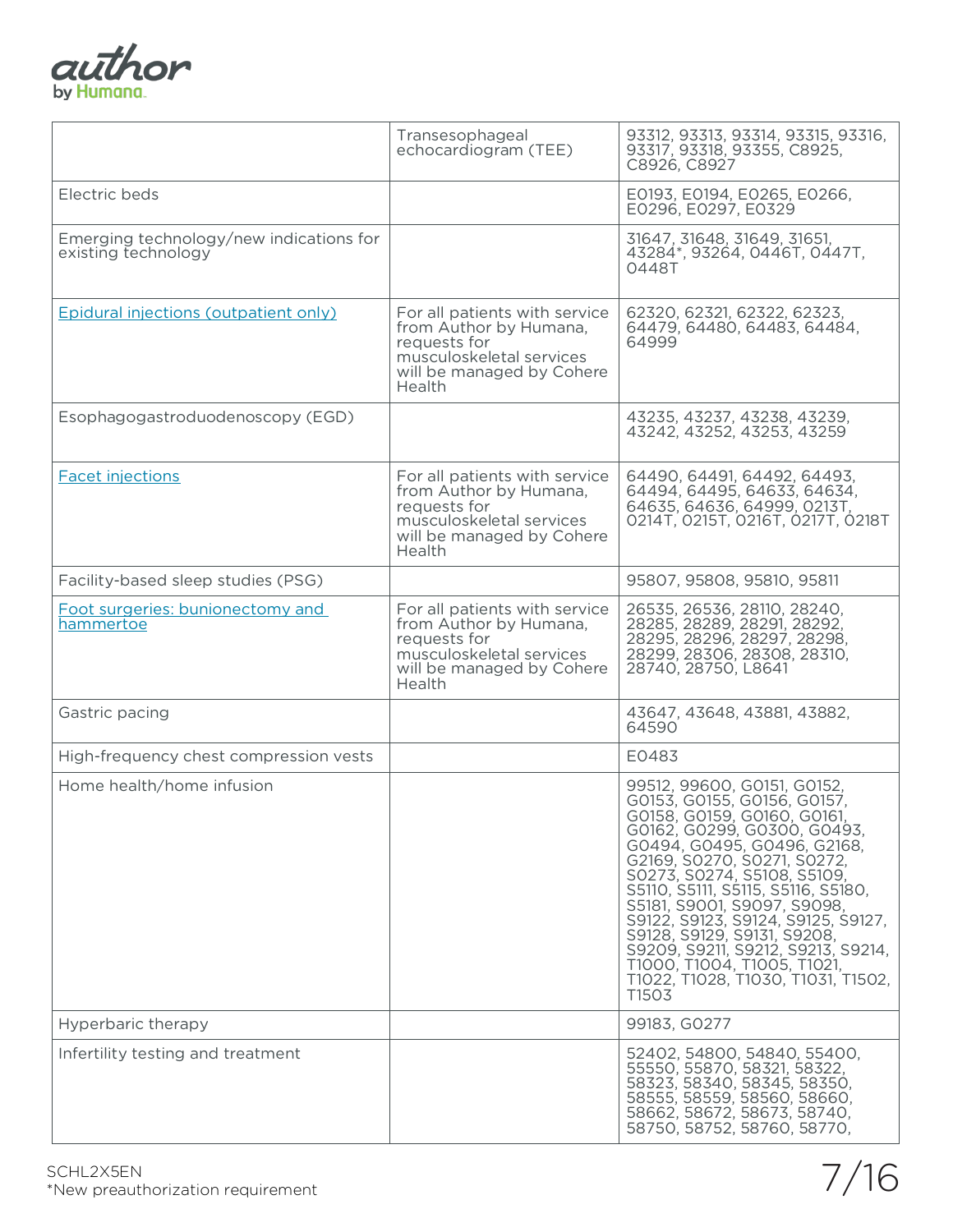

|                                         |                                                              | 58900, 58970, 58974, 58976,<br>74740, 74742, 76831, 76856,<br>76857, 76948, 80414, 80415,<br>80426, 82757, 84830, 89250,<br>89251, 89253, 89254, 89255,<br>89257, 89258, 89259, 89260,<br>89261, 89264, 89268, 89272,<br>89280, 89290, 89291, 89300,<br>89310, 89320, 89321, 89322,<br>89325, 89329, 89330, 89331,<br>89342, 89343, 89344, 89346,<br>89398, GOO27, Q0115, S3655,<br>S4011, S4013, S4014, S4015,<br>S4016, S4017, S4018, S4020,<br>S4021, S4022, S4023, S4025,<br>S4026, S4027, S4028, S4030,<br>S4031, S4035, S4037, S4040,<br>S4042                                                                                                                                                                                                                                                                                                                                                                                                                                                                                                                                                                                                 |
|-----------------------------------------|--------------------------------------------------------------|------------------------------------------------------------------------------------------------------------------------------------------------------------------------------------------------------------------------------------------------------------------------------------------------------------------------------------------------------------------------------------------------------------------------------------------------------------------------------------------------------------------------------------------------------------------------------------------------------------------------------------------------------------------------------------------------------------------------------------------------------------------------------------------------------------------------------------------------------------------------------------------------------------------------------------------------------------------------------------------------------------------------------------------------------------------------------------------------------------------------------------------------------|
| Inpatient admissions                    | Acute hospital (includes<br>inpatient hospice)               | All                                                                                                                                                                                                                                                                                                                                                                                                                                                                                                                                                                                                                                                                                                                                                                                                                                                                                                                                                                                                                                                                                                                                                  |
|                                         | Acute rehab facilities                                       |                                                                                                                                                                                                                                                                                                                                                                                                                                                                                                                                                                                                                                                                                                                                                                                                                                                                                                                                                                                                                                                                                                                                                      |
|                                         | Long-term acute care                                         |                                                                                                                                                                                                                                                                                                                                                                                                                                                                                                                                                                                                                                                                                                                                                                                                                                                                                                                                                                                                                                                                                                                                                      |
|                                         | Mental health, substance<br>use and residential<br>treatment |                                                                                                                                                                                                                                                                                                                                                                                                                                                                                                                                                                                                                                                                                                                                                                                                                                                                                                                                                                                                                                                                                                                                                      |
|                                         | Skilled nursing facilities                                   |                                                                                                                                                                                                                                                                                                                                                                                                                                                                                                                                                                                                                                                                                                                                                                                                                                                                                                                                                                                                                                                                                                                                                      |
| Lung biopsy and resection               |                                                              | 32096, 32097, 32505, 32607,<br>32608, 32666                                                                                                                                                                                                                                                                                                                                                                                                                                                                                                                                                                                                                                                                                                                                                                                                                                                                                                                                                                                                                                                                                                          |
| Micro Invasive Glaucoma Surgery (MIGs)* |                                                              | 0191T, 0253T, 0376T, 0449T,<br>0450T, 0474T, 0660T, 0661T                                                                                                                                                                                                                                                                                                                                                                                                                                                                                                                                                                                                                                                                                                                                                                                                                                                                                                                                                                                                                                                                                            |
| Molecular diagnostic/genetic testing    |                                                              | 81105, 81106, 81107, 81108, 81109,<br>81110, 81111, 81112, 81120, 81121, 81161,<br>81162, 81163, 81164, 81165, 81166,<br>81167, 81168, 81171, 81172, 81173,<br>81174, 81175, 81176, 81177,<br>81178, 81179, 81180, 81181,<br>81182, 81183, 81184, 81185,<br>81186, 81187, 81188, 81189,<br>81190, 81191, 81192, 81193, 81194,<br>81200, 81201, 81202, 81203, 81204,<br>81205, 81209, 81210, 81212, 81215,<br>81216, 81217, 81218, 81219, 81220,<br>81221, 81222, 81223, 81224, 81225,<br>81226, 81227, 81228, 81229, 81230,<br>81231, 81232, 81233, 81234, 81235,<br>81236, 81237, 81239, 81240, 81241,<br>81242, 81243, 81244, 81245, 81247,<br>81248, 81249, 81250, 81251, 81252,<br>81253, 81254, 81255, 81256, 81257,<br>81258, 81259, 81260, 81265, 81266,<br>81269, 81272, 81273, 81275, 81276,<br>81277, 81278, 81279, 81283, 81284,<br>81285, 81286, 81287, 81288, 81289,<br>81290, 81291, 81292, 81293, 81294,<br>81295, 81296, 81297, 81298, 81299,<br>81300, 81301, 81302, 81303, 81304,<br>81305, 81306, 81307, 81308,<br>81309, 81310, 81311, 81312, 81313,<br>81314, 81315, 81316, 81317, 81318,<br>81319, 81320, 81321, 81322, 81323, |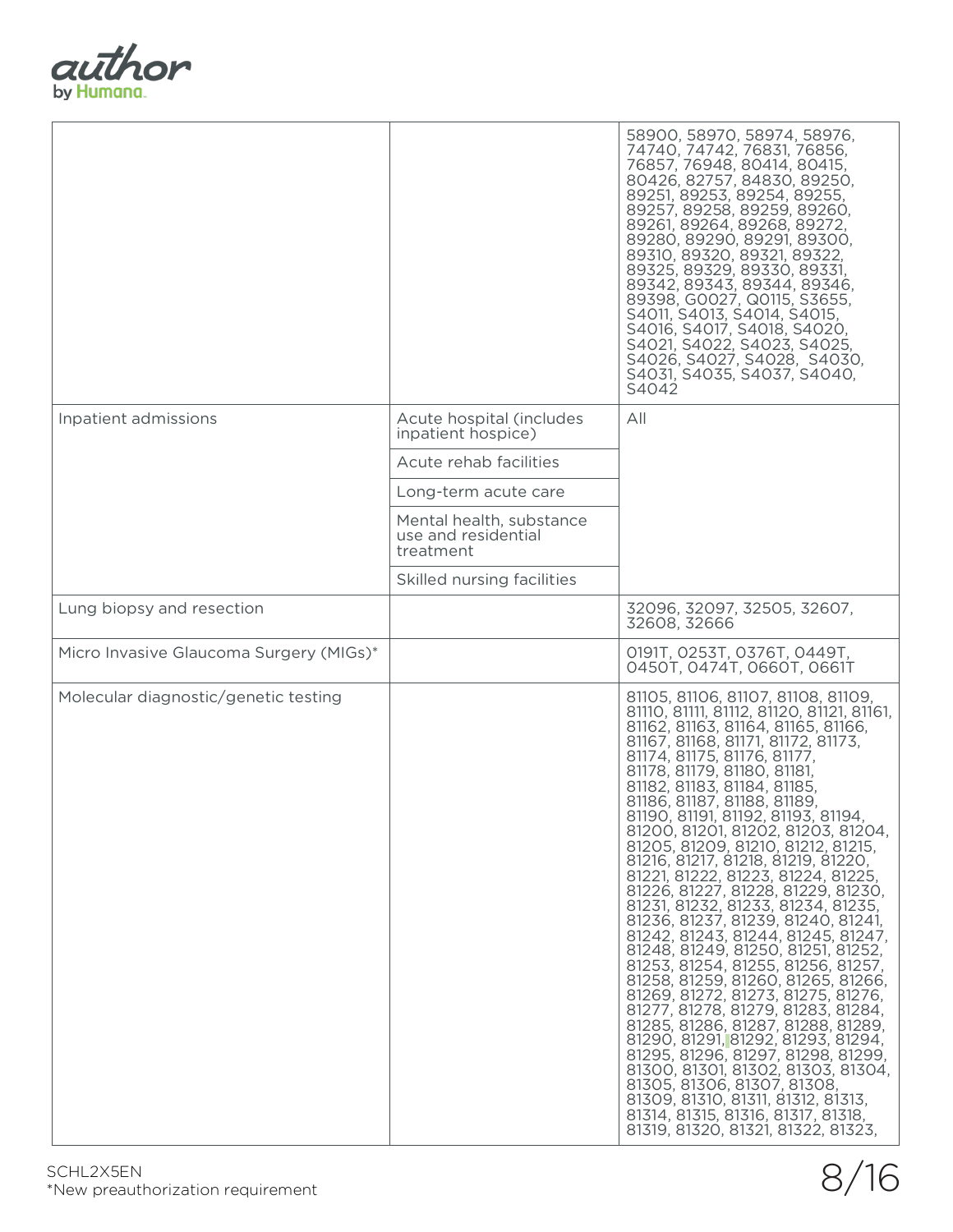

|                                           | 81324, 81325, 81326, 81327, 81328,<br>81329, 81330, 81331, 81332, 81333,<br>81334, 81335, 81336, 81337, 81338,<br>81339, 81343, 81344, 81345,<br>81346, 81347, 81348, 81350, 81351,<br>81352, 81353, 81355, 81357, 81360,<br>81361, 81362, 81363, 81364, 81374,<br>81376, 81400, 81401, 81402, 81403,<br>81404, 81405, 81406, 81407,<br>81408, 81410, 81411, 81412, 81413,<br>81414, 81415, 81416, 81417, 81419,<br>81422, 81425, 81426, 81427, 81430,<br>81431, 81432, 81433, 81434, 81435,<br>81436, 81437, 81438, 81439, 81440,<br>81442, 81443, 81445, 81448,<br>81450, 81455, 81460, 81465,<br>81470, 81471, 81479, 81490, 81493,<br>81500, 81503, 81504, 81518, 81519,<br>81520, 81521, 81522, 81525, 81529,<br>81535, 81536, 81538, 81540, 81541,<br>81542, 81546, 81551, 81552, 81554,<br>81599, 83006, 83080, 83951,<br>88120, 88121, 88269, 88271, 88272,<br>88273, 88274, 88275, 88299,<br>88364, 88366, 88374, 88377,<br>0004М, 0007М, 0011М, 0012М,<br>0013M, 0016M, 0017M, 0005U,<br>0009U, 0012U, 0013U, 0014U,<br>0017U, 0018U, 0019U, 0021U,<br>0022U, 0023U, 0026U, 0029U,<br>0030U, 0031U, 0032U, 0033U,<br>0036U, 0037U, 0045U, 0047U,<br>0048U, 0049U, 0050U, 0053U,<br>0056U, 0060U, 0067U, 0069U,<br>0070U, 0071U, 0072U, 0073U,<br>0074U, 0075U, 0076U, 0078U,<br>0079U, 0089U, 0090U, 0094U,<br>0101U, 0102U, 0103U, 0111U,<br>0120U, 0129U, 0130U, 0131U,<br>0132U, 0133U, 0134U, 0135U,<br>0136U, 0137U, 0138U, 0153U,<br>0154U, 0155U, 0156U, 0157U,<br>0158U, 0159U, 0160U, 0161U,<br>0162U, 0169U, 0170U, 0171U,<br>0172U, 0173U, 0175U, 0177U,<br>0179U, 0195U, 0203U, 0204U,<br>0205U, 0208U, 0209U, 0211U,<br>0212U, 0213U, 0214U, 0215U,<br>0216U, 0217U, 0218U, 0229U,<br>0230U, 0231U, 0232U, 0233U,<br>0234U, 0235U, 0236U, 0237U,<br>0238U, 0239U, 0242U, 0244U,<br>0245U, 0250U, 0252U, 0253U,<br>0254U, 0258U, 0260U, 0262U,<br>0264U, 0265U, 0266U, 0267U,<br>0268U, 0269U, 0270U, 0271U,<br>0272U, 0273U, 0274U, 0276U,<br>0277U, 0278U, S3800, S3840,<br>S3841, S3842, S3844, S3845,<br>S3846, S3849, S3850, S3852,<br>S3853, S3854, S3861, S3865, |
|-------------------------------------------|-----------------------------------------------------------------------------------------------------------------------------------------------------------------------------------------------------------------------------------------------------------------------------------------------------------------------------------------------------------------------------------------------------------------------------------------------------------------------------------------------------------------------------------------------------------------------------------------------------------------------------------------------------------------------------------------------------------------------------------------------------------------------------------------------------------------------------------------------------------------------------------------------------------------------------------------------------------------------------------------------------------------------------------------------------------------------------------------------------------------------------------------------------------------------------------------------------------------------------------------------------------------------------------------------------------------------------------------------------------------------------------------------------------------------------------------------------------------------------------------------------------------------------------------------------------------------------------------------------------------------------------------------------------------------------------------------------------------------------------------------------------------------------------------------------------------------------------------------------------------------------------------------------------------------------------------------------------------------------------------------------------------------------------------------------------------------------------------------|
| Negative pressure wound therapy<br>(NPWT) | S3866, S3870<br>97605, 97606, A6550, E2402,<br>K0743                                                                                                                                                                                                                                                                                                                                                                                                                                                                                                                                                                                                                                                                                                                                                                                                                                                                                                                                                                                                                                                                                                                                                                                                                                                                                                                                                                                                                                                                                                                                                                                                                                                                                                                                                                                                                                                                                                                                                                                                                                          |
|                                           |                                                                                                                                                                                                                                                                                                                                                                                                                                                                                                                                                                                                                                                                                                                                                                                                                                                                                                                                                                                                                                                                                                                                                                                                                                                                                                                                                                                                                                                                                                                                                                                                                                                                                                                                                                                                                                                                                                                                                                                                                                                                                               |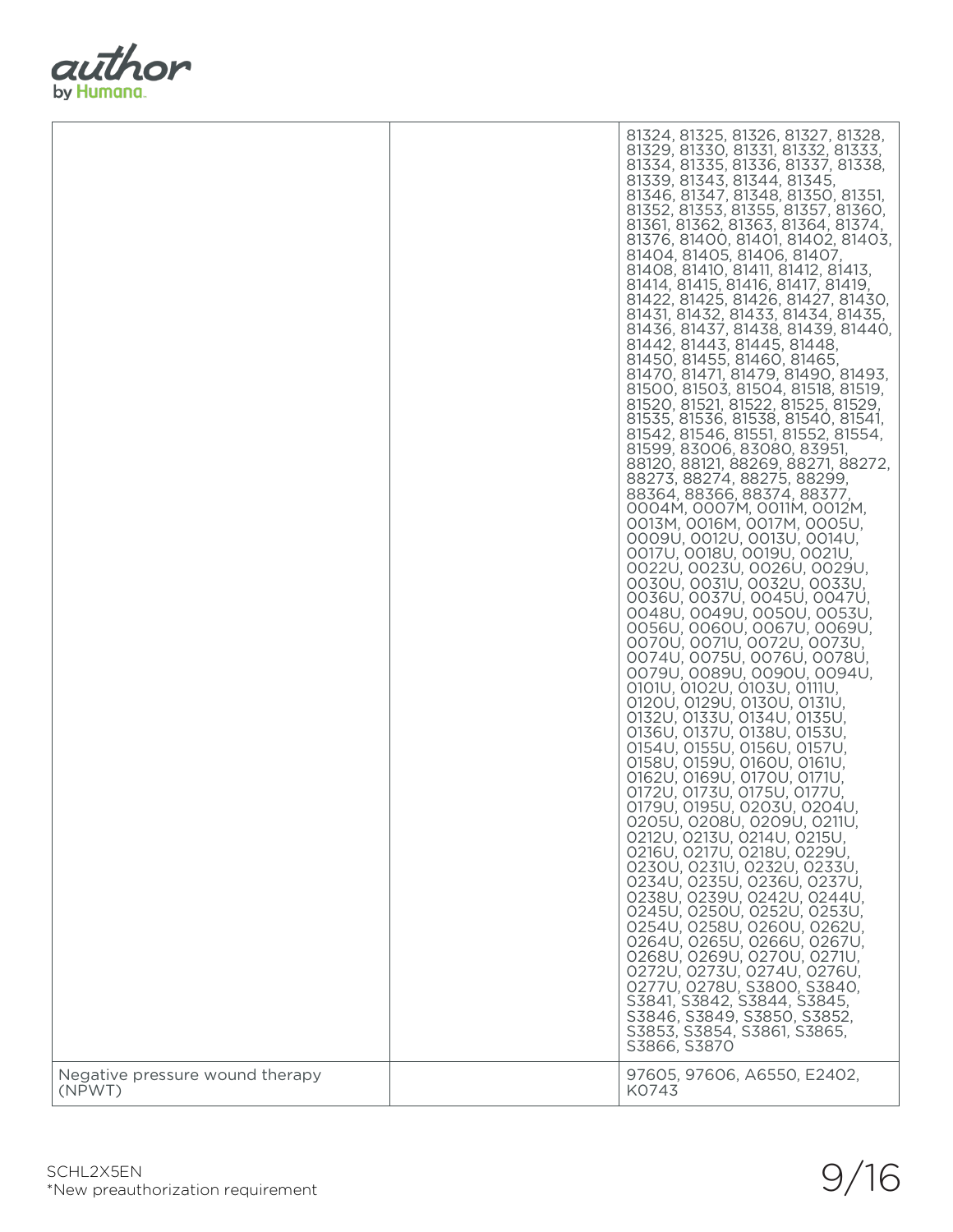

| Neuromuscular stimulators                                      | For all patients with service<br>from Author by Humana,<br>requests for<br>musculoskeletal services<br>will be managed by Cohere<br>Health | E0764, E0770                                                                                                                                                                                                                                                                                                                                                                                            |
|----------------------------------------------------------------|--------------------------------------------------------------------------------------------------------------------------------------------|---------------------------------------------------------------------------------------------------------------------------------------------------------------------------------------------------------------------------------------------------------------------------------------------------------------------------------------------------------------------------------------------------------|
| <b>Neurostimulators</b>                                        |                                                                                                                                            | 61860, 61863, 61867, 61885, 61886,<br>64553, 64561, 64566, 64568,<br>64581, 64590, 0588T, C1767,<br>C1787, E0787, K1018, K1020,<br>K1023, L8683                                                                                                                                                                                                                                                         |
| Noninvasive home ventilators                                   |                                                                                                                                            | E0466                                                                                                                                                                                                                                                                                                                                                                                                   |
| Obesity surgeries                                              |                                                                                                                                            | 43631, 43632, 43633, 43634,<br>43644, 43645, 43770, 43771,<br>43772, 43773, 43774, 43775,<br>43842, 43843, 43845, 43846,<br>43847, 43848, 43886, 43887,<br>43888, 0312T, 0313T, 0314T,<br>0315T, 0316T, 0317T                                                                                                                                                                                           |
| Observation stays                                              | Notification requested                                                                                                                     | All                                                                                                                                                                                                                                                                                                                                                                                                     |
| Oral, orthognathic, temporomandibular<br>joint (TMJ) surgeries |                                                                                                                                            | 20910, 21010, 21050, 21060,<br>21070, 21085, 21100, 21110, 21116,<br>21125, 21127, 21141, 21142, 21143,<br>21145, 21146, 21147, 21150, 21151,<br>21154, 21155, 21159, 21160, 21188,<br>21193, 21194, 21195, 21196, 21198,<br>21199, 21206, 21208, 21210, 21215,<br>21240, 21242, 21243, 21244, 21247,<br>29800, 29804                                                                                   |
| Orthopedic surgeries: hip, knee and<br>shoulder arthroplasty*  | For all patients with service<br>from Author by Humana,<br>requests for<br>musculoskeletal services<br>will be managed by Cohere<br>Health | 23472, 23473, 23474, 27125,<br>27130, 27132, 27134, 27137, 27138,<br>27437, 27438, 27440, 27441,<br>27442, 27443, 27445, 27446,<br>27447, 27486, 27487                                                                                                                                                                                                                                                  |
| Orthopedic surgeries: hip, knee and<br>shoulder arthroscopy    | For all patients with service<br>from Author by Humana,<br>requests for<br>musculoskeletal services<br>will be managed by Cohere<br>Health | 23929, 27299, 27412, 27599,<br>29805, 29806, 29807, 29819,<br>29820, 29821, 29822, 29823,<br>29824, 29825, 29826, 29827,<br>29828, 29850, 29851, 29860,<br>29861, 29862, 29863, 29866,<br>29867, 29868, 29870, 29871,<br>29873, 29874, 29875, 29876,<br>29877, 29879, 29880, 29881,<br>29882, 29883, 29884, 29885,<br>29886, 29887, 29888, 29889,<br>29914, 29915, 29916, 29999,<br>J7330, S2112, S2300 |
| Other durable medical equipment (DME)                          |                                                                                                                                            | A9274, A9276, A9277, A9278,<br>E0277, E0301, E0302, E0303,<br>E0304, E0328, E0481, E0482*,<br>E0486, E0637, E0638, E0641,<br>E0642, E0650, E0651, E0652,<br>E0660, E0665, E0666, E0667,<br>E0668, E0669, E0670, E0671,<br>E0672, E0673, E0675, E0676,<br>E0691, E0692, E0693, E0694*,<br>E0762, E0766, E0784, E0787,<br>E0791, E2402, E2500, E2502,<br>E2504, E2506, E2508, E2510,                      |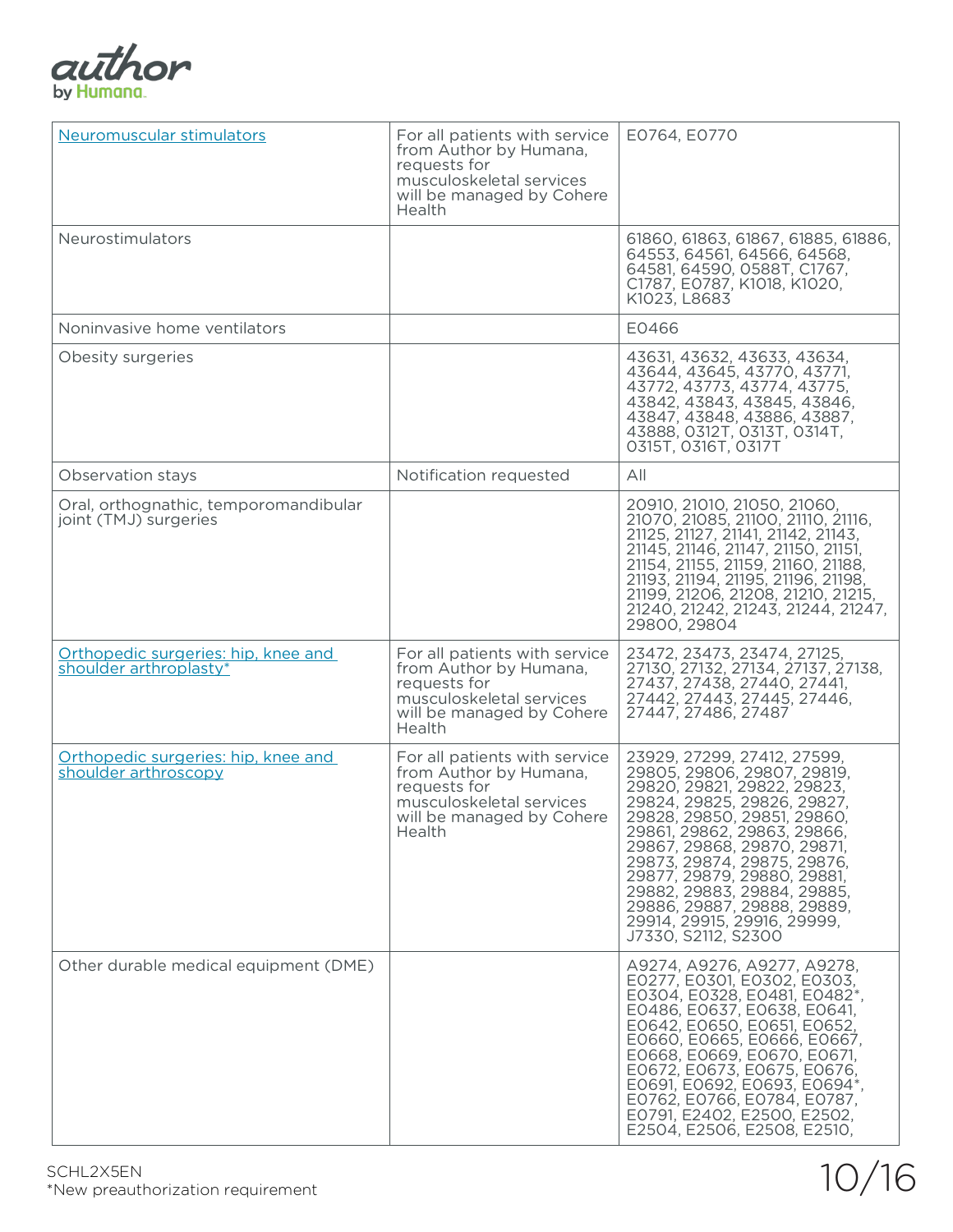

| Otoplasty                                                  |                                                                                                                                            | E2511, E2599, K0553, K0554,<br>K0743, K0900, K1007, K1009,<br>K1024, K1025, K1027, L0452,<br>L0456, L0457, L0458, L0460,<br>L0462, L0464, L0480, L0482,<br>L0484, L0486, L0488, L0624,<br>LO629, LO631, LO632, LO634,<br>LO635, LO636, LO637, LO638,<br>L0639, L0640, L0700, L0710,<br>LO810, LO820, LO830, LO859,<br>L0999, L1000, L1200, L1300,<br>L1310, L1499, L1680, L1685, L1686,<br>L1690, L1700, L1710, L1720, L1730,<br>L1755, L1834, L1840, L1843, L1844,<br>L1845, L1846, L1848, L1851, L1852,<br>L1860, L1907, L1932, L1945, L1950,<br>L1951, L1960, L1970, L2000,<br>L2005, L2006, L2010, L2020,<br>L2030, L2034, L2036, L2037,<br>L2038, L2060, L2106, L2108,<br>L2126, L2128, L2132, L2134, L2136,<br>L2350, L2525, L2526, L2627,<br>L2628, L2999, L3671, L3674,<br>L3720, L3730, L3740, L3763,<br>L3764, L3765, L3766, L3900,<br>L3901, L3904, L3905, L3961,<br>L3967, L3971, L3973, L3975,<br>L3976, L3977, L3978, L3999,<br>L4631, L8683, L8701, L8702,<br>S1030, S1031, S1034, S1035, S1036,<br>S1037, S8130, S8131, V5336<br>69300, 69320 |
|------------------------------------------------------------|--------------------------------------------------------------------------------------------------------------------------------------------|---------------------------------------------------------------------------------------------------------------------------------------------------------------------------------------------------------------------------------------------------------------------------------------------------------------------------------------------------------------------------------------------------------------------------------------------------------------------------------------------------------------------------------------------------------------------------------------------------------------------------------------------------------------------------------------------------------------------------------------------------------------------------------------------------------------------------------------------------------------------------------------------------------------------------------------------------------------------------------------------------------------------------------------------------------------|
| Pain infusion pump                                         | For all patients with service<br>from Author by Humana,<br>requests for<br>musculoskeletal services<br>will be managed by Cohere<br>Health | 62324, 62325, 62326, 62327,<br>62350, 62351, 62360, 62361,<br>62362, 64999, C1772, C1891,<br>C2626, E0782, E0783, E0785,<br>E0786                                                                                                                                                                                                                                                                                                                                                                                                                                                                                                                                                                                                                                                                                                                                                                                                                                                                                                                             |
| Penile implant                                             |                                                                                                                                            | 54400, 54401, 54405, C1813,<br>C2622                                                                                                                                                                                                                                                                                                                                                                                                                                                                                                                                                                                                                                                                                                                                                                                                                                                                                                                                                                                                                          |
| Peripheral revascularization<br>(atherectomy, angioplasty) |                                                                                                                                            | 37220*, 37221*, 37224, 37225,<br>37226, 37227, 37228, 37229,<br>37230, 37231, 0505T                                                                                                                                                                                                                                                                                                                                                                                                                                                                                                                                                                                                                                                                                                                                                                                                                                                                                                                                                                           |
| Prostate surgeries (prostatectomy)                         |                                                                                                                                            | 55801, 55810, 55812, 55815, 55821,<br>55831, 55840, 55842, 55845,<br>55866, 55880                                                                                                                                                                                                                                                                                                                                                                                                                                                                                                                                                                                                                                                                                                                                                                                                                                                                                                                                                                             |
| Prosthetics                                                |                                                                                                                                            | 21081, 21082, 21084, A9282, K1014,<br>K1022, L3250, L5000, L5010,<br>L5020, L5050, L5060, L5100,<br>L5105, L5150, L5160, L5200,<br>L5210, L5220, L5230, L5250,<br>L5270, L5280, L5301, L5312,<br>L5321, L5331, L5341, L5420,<br>L5500, L5505, L5510, L5520,<br>L5530, L5535, L5540, L5560,<br>L5570, L5580, L5585, L5590,<br>L5595, L5600, L5610, L5611,<br>L5613, L5614, L5616, L5617, L5618,<br>L5620, L5622, L5624, L5626,<br>L5628, L5629, L5630, L5631,<br>L5632, L5634, L5636, L5637,<br>L5638, L5639, L5640, L5642,                                                                                                                                                                                                                                                                                                                                                                                                                                                                                                                                    |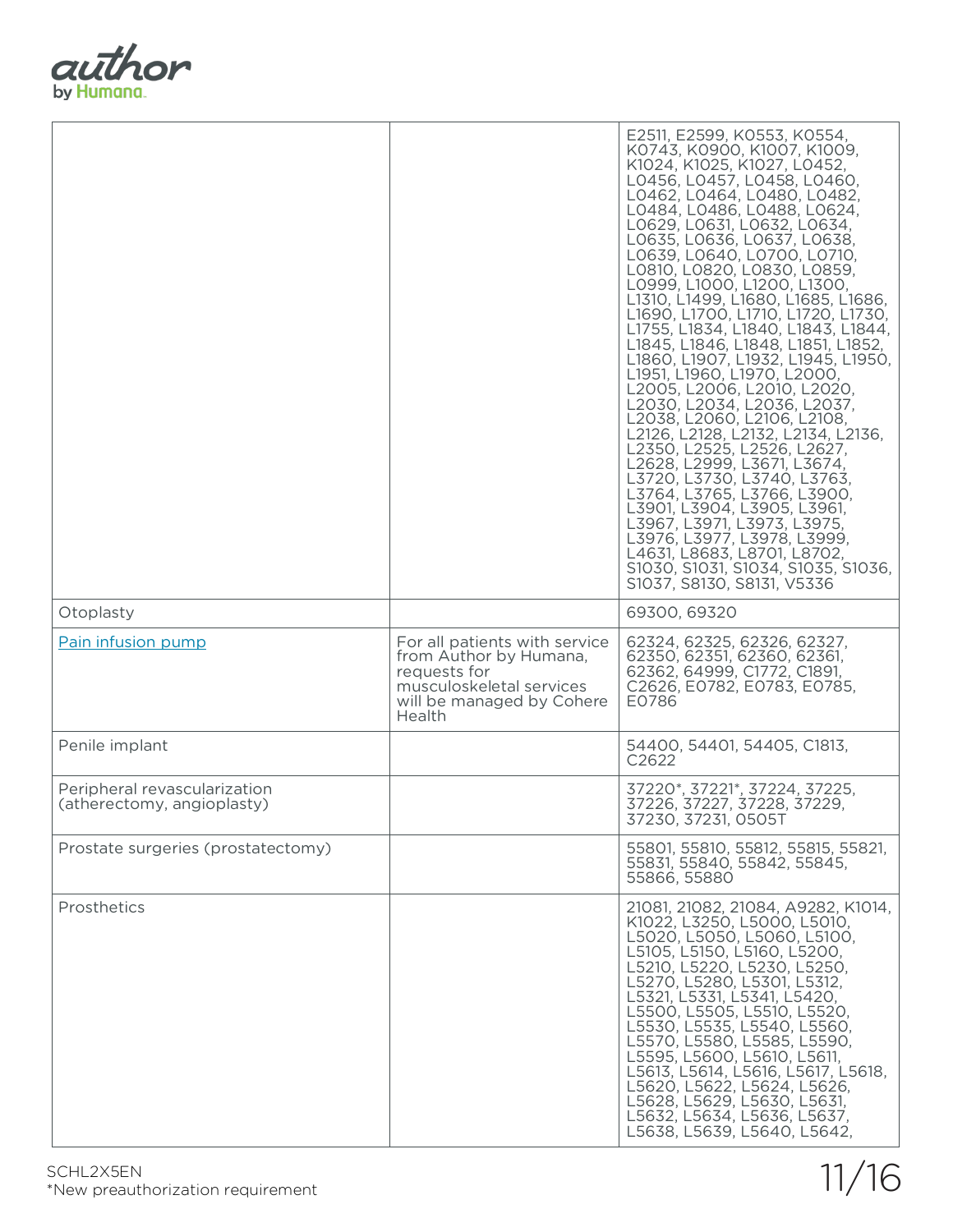

|                          |                                                      | L5643, L5644, L5645, L5646,<br>L5647, L5648, L5649, L5650,<br>L5651, L5652, L5653, L5654,<br>L5655, L5656, L5658, L5661,<br>L5665, L5666, L5668, L5670,<br>L5671, L5672, L5673, L5676,<br>L5677, L5678, L5679, L5681,<br>L5682, L5683, L5684, L5685,<br>L5686, L5688, L5690, L5692,<br>L5694, L5695, L5696, L5697,<br>L5698, L5699, L5700, L5701,<br>L5702, L5703, L5704, L5705,<br>L5706, L5707, L5710, L5711, L5712,<br>L5714, L5716, L5718, L5722, L5724,<br>L5726, L5728, L5780, L5781,<br>L5782, L5785, L5790, L5795,<br>L5810, L5811, L5812, L5814, L5816,<br>L5818, L5822, L5824, L5826,<br>L5828, L5830, L5840, L5845,<br>L5848, L5850, L5855, L5856,<br>L5857, L5858, L5859, L5910,<br>L5920, L5925, L5930, L5940,<br>L5950, L5960, L5961, L5962,<br>L5964, L5966, L5968, L5969,<br>L5970, L5971, L5972, L5973,<br>L5974, L5975, L5976, L5978,<br>L5979, L5980, L5981, L5982,<br>L5984, L5985, L5986, L5987,<br>L5988, L5999, L6000, L6010,<br>L6020, L6026, L6050, L6055,<br>L6100, L6110, L6120, L6130,<br>L6200, L6205, L6250, L6300,<br>L6310, L6320, L6350, L6360,<br>L6370, L6400, L6450, L6500,<br>L6550, L6570, L6580, L6582,<br>L6584, L6586, L6588, L6590,<br>L6600, L6605, L6610, L6611,<br>L6615, L6616, L6620, L6621,<br>L6623, L6624, L6625, L6628,<br>L6629, L6630, L6632, L6635,<br>L6637, L6638, L6640, L6641,<br>L6642, L6645, L6646, L6647,<br>L6648, L6650, L6655, L6660,<br>L6665, L6670, L6672, L6675,<br>L6676, L6677, L6680, L6682,<br>L6684, L6686, L6687, L6688,<br>L6689, L6690, L6691, L6692,<br>L6693, L6694, L6695, L6696,<br>L6697, L6698, L6703, L6704,<br>L6706, L6707, L6708, L6709,<br>L6711, L6712, L6713, L6714, L6715,<br>L6721, L6722, L6805, L6810,<br>L6880, L6881, L6882, L6883,<br>L6884, L6885, L6895, L6900,<br>L6905, L6910, L6915, L6920,<br>L6925, L6930, L6935, L6940,<br>L6945, L6950, L6955, L6960,<br>L6965, L6970, L6975, L7007,<br>L7008, L7009, L7040, L7045,<br>L7170, L7180, L7181, L7185, L7186,<br>L7190, L7191, L7259, L7400,<br>L7401, L7402, L7403, L7404,<br>L7405, L7499, L7510, L7520,<br>L7600, L8035, L8499 |
|--------------------------|------------------------------------------------------|-----------------------------------------------------------------------------------------------------------------------------------------------------------------------------------------------------------------------------------------------------------------------------------------------------------------------------------------------------------------------------------------------------------------------------------------------------------------------------------------------------------------------------------------------------------------------------------------------------------------------------------------------------------------------------------------------------------------------------------------------------------------------------------------------------------------------------------------------------------------------------------------------------------------------------------------------------------------------------------------------------------------------------------------------------------------------------------------------------------------------------------------------------------------------------------------------------------------------------------------------------------------------------------------------------------------------------------------------------------------------------------------------------------------------------------------------------------------------------------------------------------------------------------------------------------------------------------------------------------------------------------------------------------------------------------------------------------------------------------------------------------------------------------------------------------------------------------------------------------------------------------------------------------------------------------------------------------------------------------------------------------------------------------------------------------------------------------------|
| <b>Radiation therapy</b> | Requests from medical<br>oncologists, hematologists, | 32701, 61796, 61798, 63620, 77371,<br>77372, 77373, 77385, 77386,                                                                                                                                                                                                                                                                                                                                                                                                                                                                                                                                                                                                                                                                                                                                                                                                                                                                                                                                                                                                                                                                                                                                                                                                                                                                                                                                                                                                                                                                                                                                                                                                                                                                                                                                                                                                                                                                                                                                                                                                                       |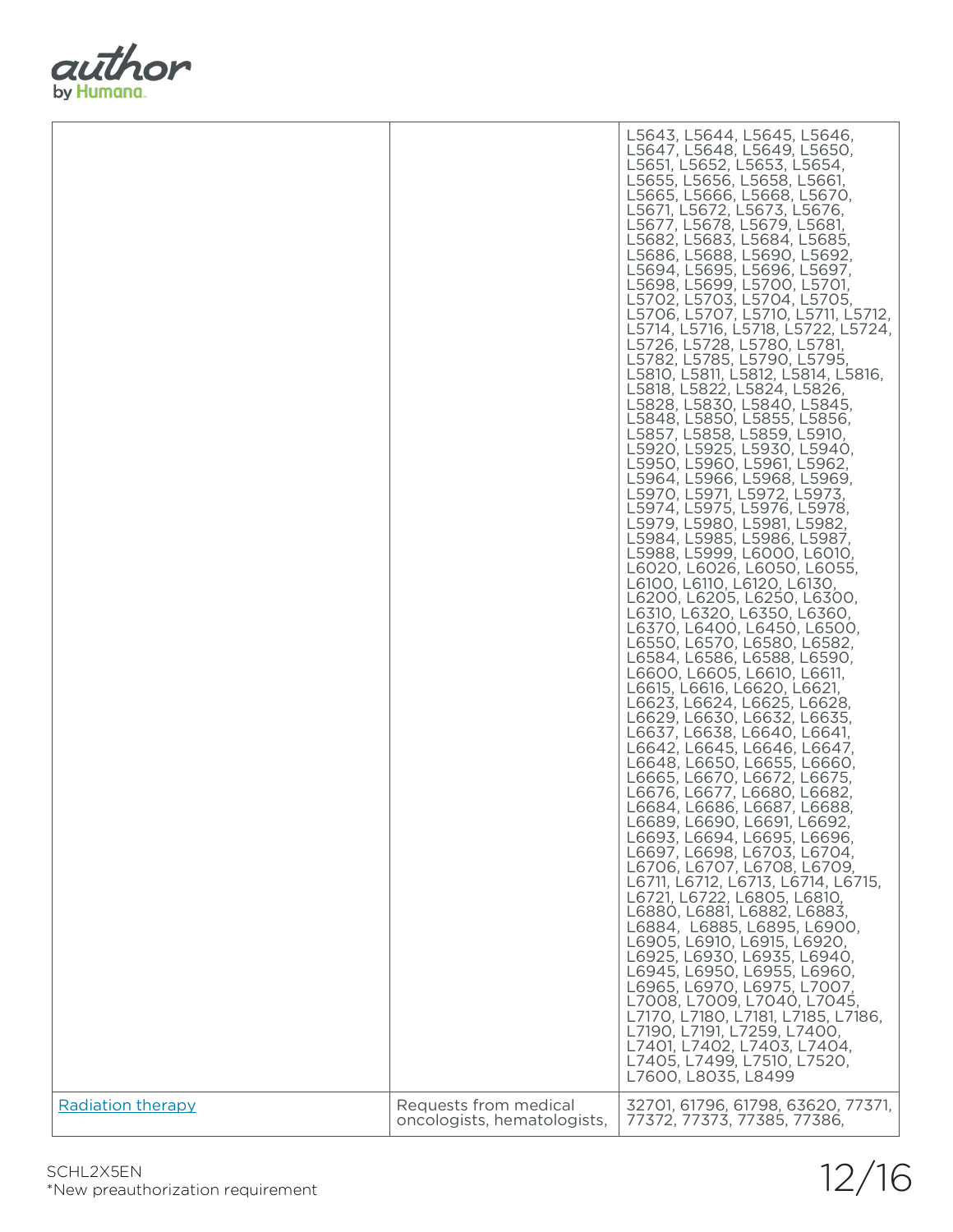| author     |
|------------|
| by Humana. |

|                             | urologists, gynecologic<br>oncologists, and radiation<br>oncologists will be<br>managed by New Century<br>Health.<br>Author by Humana Right<br>Care UM Team will manage<br>all other requests. | 77401, 77402, 77407, 77412,<br>77423, 77424, 77425, 77520,<br>77522, 77523, 77525, 77750,<br>77761, 77762, 77763, 77767,<br>77768, 77770, 77771, 77772,<br>77778, G0339, G0340, G0458,<br>G6003, G6004, G6005, G6006,<br>G6007, G6008, G6009, G6010,<br>G6011, G6012, G6013, G6014,<br>G6015, G6016                                                                                                                                                                                                                                                                                                                                                                                                                                                                                                                                                                                                                                                                                                                                                                                                                                                                                                       |
|-----------------------------|------------------------------------------------------------------------------------------------------------------------------------------------------------------------------------------------|-----------------------------------------------------------------------------------------------------------------------------------------------------------------------------------------------------------------------------------------------------------------------------------------------------------------------------------------------------------------------------------------------------------------------------------------------------------------------------------------------------------------------------------------------------------------------------------------------------------------------------------------------------------------------------------------------------------------------------------------------------------------------------------------------------------------------------------------------------------------------------------------------------------------------------------------------------------------------------------------------------------------------------------------------------------------------------------------------------------------------------------------------------------------------------------------------------------|
| Rhinoplasty                 |                                                                                                                                                                                                | 30400, 30410, 30420, 30430,<br>30435, 30450, 30460, 30462,<br>30468                                                                                                                                                                                                                                                                                                                                                                                                                                                                                                                                                                                                                                                                                                                                                                                                                                                                                                                                                                                                                                                                                                                                       |
| Routine maternity care      | Notification requested                                                                                                                                                                         | All                                                                                                                                                                                                                                                                                                                                                                                                                                                                                                                                                                                                                                                                                                                                                                                                                                                                                                                                                                                                                                                                                                                                                                                                       |
| SI Joint Injections*        | For all patients with service<br>from Author by Humana,<br>requests for<br>musculoskeletal services<br>will be managed by Cohere<br>Health                                                     | 27096                                                                                                                                                                                                                                                                                                                                                                                                                                                                                                                                                                                                                                                                                                                                                                                                                                                                                                                                                                                                                                                                                                                                                                                                     |
| Skin and tissue substitutes | **For codes Q4116, Q4122,<br>and Q4128, no pre-<br>authorization is required for<br>breast reconstruction<br>following medically<br>necessary mastectomies<br>for breast cancer.               | C1849, C9354, C9358, C9360,<br>C9361, C9363, C9364, Q4100,<br>Q4101, Q4102, Q4103, Q4104,<br>Q4105, Q4106, Q4107, Q4108,<br>Q4110, Q4111, Q4112, Q4113, Q4114,<br>Q4115, Q4116 <sup>*</sup> *, Q4117, Q4118,<br>Q4121, Q4122**, Q4123, Q4124,<br>Q4125, Q4126, Q4127, Q4128**,<br>Q4130, Q4132, Q4133, Q4134,<br>Q4135, Q4136, Q4137, Q4138,<br>Q4139, Q4140, Q4141, Q4142,<br>Q4143, Q4145, Q4146, Q4147,<br>Q4148, Q4149, Q4150, Q4151,<br>Q4152, Q4153, Q4154, Q4155,<br>Q4156, Q4157, Q4158, Q4159,<br>Q4160, Q4161, Q4162, Q4163,<br>Q4164, Q4165, Q4166, Q4167,<br>Q4168, Q4169, Q4170, Q4171,<br>Q4173, Q4174, Q4175, Q4176,<br>Q4177, Q4178, Q4179, Q4180,<br>Q4181, Q4182, Q4183, Q4184,<br>Q4185, Q4186, Q4187, Q4188,<br>Q4189, Q4190, Q4191, Q4192,<br>Q4193, Q4194, Q4195, Q4196,<br>Q4197, Q4198, Q4200, Q4201,<br>Q4202, Q4203, Q4204, Q4205,<br>Q4206, Q4208, Q4209, Q4210,<br>Q4211, Q4212, Q4213, Q4214,<br>Q4215, Q4216, Q4217, Q4218,<br>Q4219, Q4220, Q4221, Q4222,<br>Q4226, Q4227, Q4229, Q4230,<br>Q4231, Q4232, Q4233, Q4234,<br>Q4235, Q4237, Q4238, Q4239,<br>Q4240, Q4241, Q4242, Q4244,<br>Q4245, Q4246, Q4247, Q4248,<br>Q4249, Q4250, Q4251, Q4252,<br>Q4253, Q4254, Q4255 |
| Spinal cord stimulators     | For all patients with service<br>from Author by Humana,<br>requests for<br>musculoskeletal services<br>will be managed by Cohere<br>Health                                                     | 63650, 63655, 63663,<br>63664, 63685, 63688,<br>64999, C1816, C1820, C1822,<br>L8679, L8680, L8682, L8685,<br>L8686, L8687, L8688                                                                                                                                                                                                                                                                                                                                                                                                                                                                                                                                                                                                                                                                                                                                                                                                                                                                                                                                                                                                                                                                         |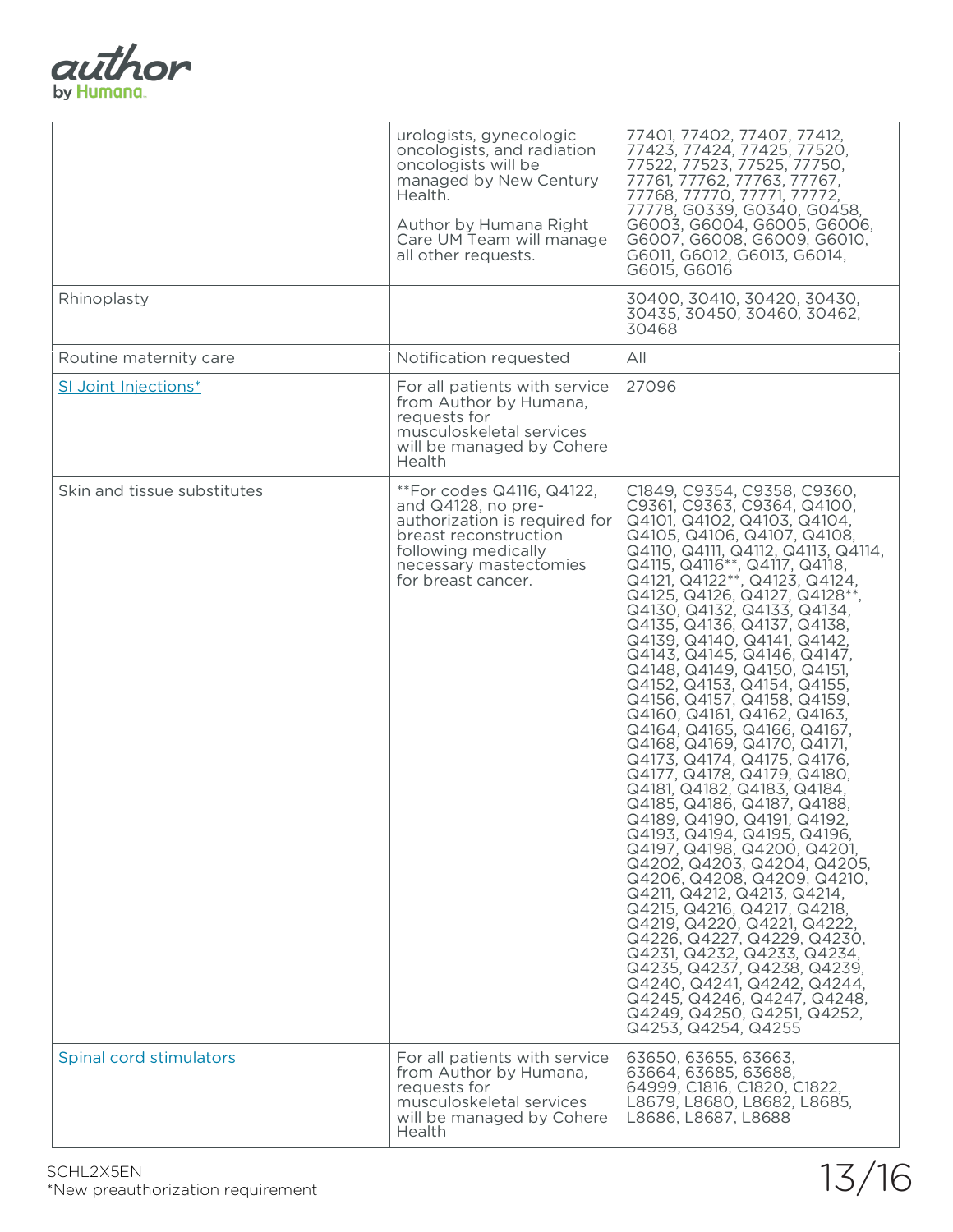| author     |
|------------|
| by Humana. |

| Spinal fusion, decompression,<br>kyphoplasty, and vertebroplasty                   | For all patients with service<br>from Author by Humana,<br>requests for<br>musculoskeletal services<br>will be managed by Cohere<br>Health | 20999, 22100*, 22101*, 22102*<br>22103, 22116, 22510, 22511, 22512,<br>22513, 22514, 22515, 22526, 22527,<br>22532, 22533, 22534, 22548,<br>22551, 22552, 22554, 22556,<br>22558, 22585, 22586, 22590,<br>22595, 22600, 22610, 22612,<br>22614, 22630, 22632, 22633,<br>22634, 22800, 22802, 22804,<br>22808, 22810, 22812, 22818, 22819,<br>22830, 22840, 22841, 22842,<br>22843, 22844, 22845, 22846,<br>22847, 22848, 22849, 22853,<br>22854, 22856, 22857, 22858,<br>22859, 22861, 22862, 22867,<br>22868, 22869, 22870, 22899,<br>27279, 27280, 62287, 62380,<br>63001, 63003, 63005, 63011,<br>63012, 63015, 63016, 63017,<br>63020, 63030, 63035, 63040,<br>63042, 63043, 63044, 63045,<br>63046, 63047, 63048, 63050,<br>63051, 63055, 63056, 63057,<br>63064, 63066, 63075, 63076,<br>63077, 63078, 63081, 63082,<br>63085, 63086, 63087, 63088,<br>63090, 63091, 63101, 63102,<br>63103, 63170, 63172, 63173, 63185,<br>63190, 63191, 63194, 63195, 63196,<br>63197, 63198, 63199, 63200,<br>63250, 63251, 63252, 63265,<br>63266, 63267, 63268, 63270,<br>63271, 63272, 63273, 63275,<br>63276, 63277, 63278, 63280,<br>63281, 63282, 63283, 63285,<br>63286, 63287, 63290, 63295,<br>63300, 63301, 63302, 63303,<br>63304, 63305, 63306, 63307,<br>63308, 0095T, 0098T, 0163T,<br>0164T, 0165T, 0202T, 0219T,<br>0220T, 0221T, 0222T, 0274T,<br>0275T, 0656T, 0657T, C1821,<br>C2614, D9757, S2348, S2350,<br>S2351 |
|------------------------------------------------------------------------------------|--------------------------------------------------------------------------------------------------------------------------------------------|---------------------------------------------------------------------------------------------------------------------------------------------------------------------------------------------------------------------------------------------------------------------------------------------------------------------------------------------------------------------------------------------------------------------------------------------------------------------------------------------------------------------------------------------------------------------------------------------------------------------------------------------------------------------------------------------------------------------------------------------------------------------------------------------------------------------------------------------------------------------------------------------------------------------------------------------------------------------------------------------------------------------------------------------------------------------------------------------------------------------------------------------------------------------------------------------------------------------------------------------------------------------------------------------------------------------------------------------------------------------------------------------------------------------------------|
| Surgery for obstructive sleep apnea                                                |                                                                                                                                            | 21685, 41512, 41530, 41599, 42140,<br>42145, 42299, 42950, 0424T,<br>0425T, 0426T, 0427T, 0428T,<br>0429T, 0430T, 0431T, 0432T,<br>0433T, 0434T, 0435T, 0436T,<br>0466T, 0467T, 0468T, C9727,<br>S2080                                                                                                                                                                                                                                                                                                                                                                                                                                                                                                                                                                                                                                                                                                                                                                                                                                                                                                                                                                                                                                                                                                                                                                                                                          |
| Surgical nasal/sinus endoscopic<br>procedures and balloon sinus ostial<br>dilation | Excludes diagnostic<br>nasal/sinus endoscopies                                                                                             | 31237, 31240, 31253, 31254, 31255,<br>31256, 31257, 31259, 31267, 31276,<br>31287, 31288, 31295, 31296, 31297,<br>31298, 69705, 69706                                                                                                                                                                                                                                                                                                                                                                                                                                                                                                                                                                                                                                                                                                                                                                                                                                                                                                                                                                                                                                                                                                                                                                                                                                                                                           |
| Therapy (physical, speech and<br>occupational)                                     | For all patients with service<br>from Author by Humana,<br>requests for<br>musculoskeletal services<br>will be managed by Cohere<br>Health | 92507, 92508, 92520, 92526,<br>92606, 92609, 92630, 92633,<br>97010, 97012, 97014, 97016,<br>97018, 97022, 97024, 97026,<br>97028, 97032, 97033, 97034,<br>97035, 97036, 97039, 97110,<br>97112, 97113, 97116, 97124, 97129,<br>97130, 97139, 97140, 97150, 97164,<br>97168, 97530, 97533, 97535,                                                                                                                                                                                                                                                                                                                                                                                                                                                                                                                                                                                                                                                                                                                                                                                                                                                                                                                                                                                                                                                                                                                               |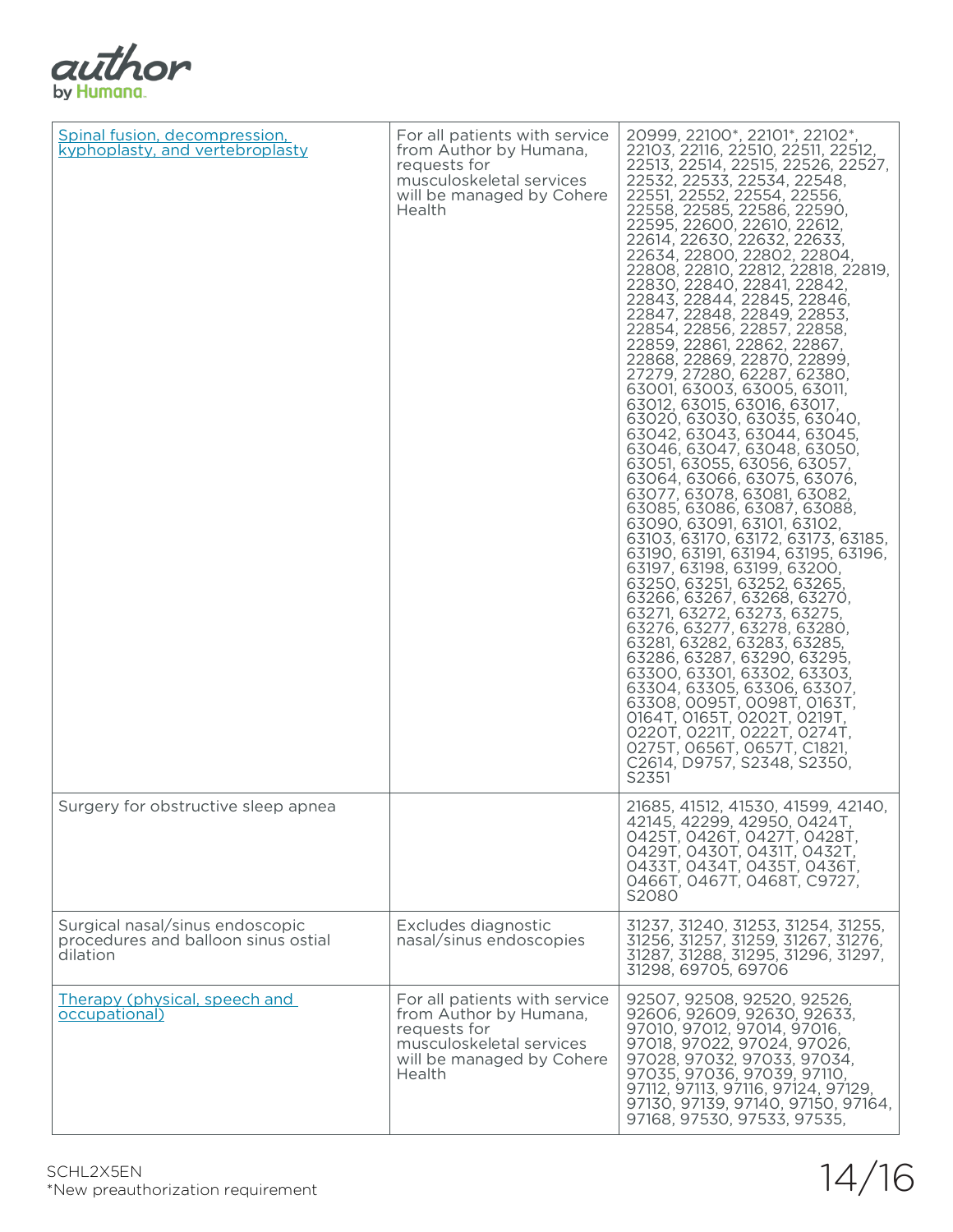

|                                                        |                                                                                                                                            | 97537, 97542, 97545, 97546,<br>97750, 97755, 97760, 97761,<br>97763, 97799, G0129, G0283,<br>S9152, V5362, V5363, V5364                                                                                                                                                                                                                                                                                                             |
|--------------------------------------------------------|--------------------------------------------------------------------------------------------------------------------------------------------|-------------------------------------------------------------------------------------------------------------------------------------------------------------------------------------------------------------------------------------------------------------------------------------------------------------------------------------------------------------------------------------------------------------------------------------|
| Thyroid surgeries (thyroidectomy and<br>lobectomy)     |                                                                                                                                            | 60210, 60212, 60220, 60225,<br>60240, 60252, 60254, 60260,<br>60270, 60271                                                                                                                                                                                                                                                                                                                                                          |
| Transplant surgeries                                   |                                                                                                                                            | 32850, 32851, 32852, 32853,<br>32854, 33927, 33928, 33929,<br>33935, 33945, 38230, 38232,<br>38240, 38241, 38243, 47135,<br>48160, 48550, 48554, 48556,<br>50360, 50365, 50370, 81370,<br>81371, 81372, 81373, 81374, 81375,<br>81376, 81377, 81378, 81379, 81380,<br>81381, 81382, 81383, 81595, 0018M,<br>0055U, 0494T, 0495T, 0496T,<br>0584T, 0585T, 0586T, 0664T,<br>0665Т, 0666Т, 0667Т, 0668Т,<br>0669T, 0670T, L8698, S9975 |
| Varicose vein: surgical treatment and<br>sclerotherapy |                                                                                                                                            | 36465, 36466, 36468, 36470,<br>36471, 36473, 36474, 36475,<br>36476, 36478, 36479, 36482,<br>36483, 37500, 37700, 37718,<br>37722, 37735, 37760, 37761,<br>37765, 37766, 37780, 37785,<br>0524T, S2202                                                                                                                                                                                                                              |
| Ventricular assist devices (VADs)                      | Percutaneous ventricular<br>assist devices (VADs)                                                                                          | 33990, 33991, 33995                                                                                                                                                                                                                                                                                                                                                                                                                 |
|                                                        | Ventricular assist devices<br>(VAD <sub>s</sub> )                                                                                          | 33975, 33976, 33979, 33981,<br>33982, 33983, 0451T, 0452T,<br>0453T, 0454T, 0455T, 0456T,<br>0457Т, 0458Т, 0459Т, 0460Т,<br>0461T, 0462T, 0463T, Q0477,<br>Q0480, Q0481, Q0482, Q0483,<br>Q0484, Q0485, Q0486, Q0487,<br>Q0488, Q0489, Q0490, Q0491,<br>Q0492, Q0493, Q0494, Q0495,<br>Q0496, Q0497, Q0498, Q0499,<br>Q0500, Q0501, Q0502, Q0503,<br>Q0504, Q0506, Q0507, Q0508,<br>Q0509                                           |
| Viscosupplementation (musculoskeletal)*                | For all patients with service<br>from Author by Humana,<br>requests for<br>musculoskeletal services<br>will be managed by Cohere<br>Health | Preauthorization required for<br>20610 - 20611 when used for<br>viscosupplementation procedures<br>regardless of<br>viscosupplementation agent.                                                                                                                                                                                                                                                                                     |
| Wheelchairs/scooters                                   |                                                                                                                                            | E0986, E1002, E1003, E1004,<br>E1005, E1006, E1007, E1008,<br>E1009, E1010, E1012, E1161, E1220,<br>E1229, E1231, E1234, E1235, E1239,<br>E2207, E2300, E2310, E2311,<br>E2312, E2321, E2322, E2325,<br>E2327, E2328, E2329, E2330,<br>E2331, E2343, E2351, E2358,<br>E2359, E2360, E2362, E2364,<br>E2368, E2369, E2375, E2376,<br>E2383, E2398, K0005, K0008,<br>K0009, K0010, K0011, K0012,<br>K0013, K0014, K0669, K0800,       |